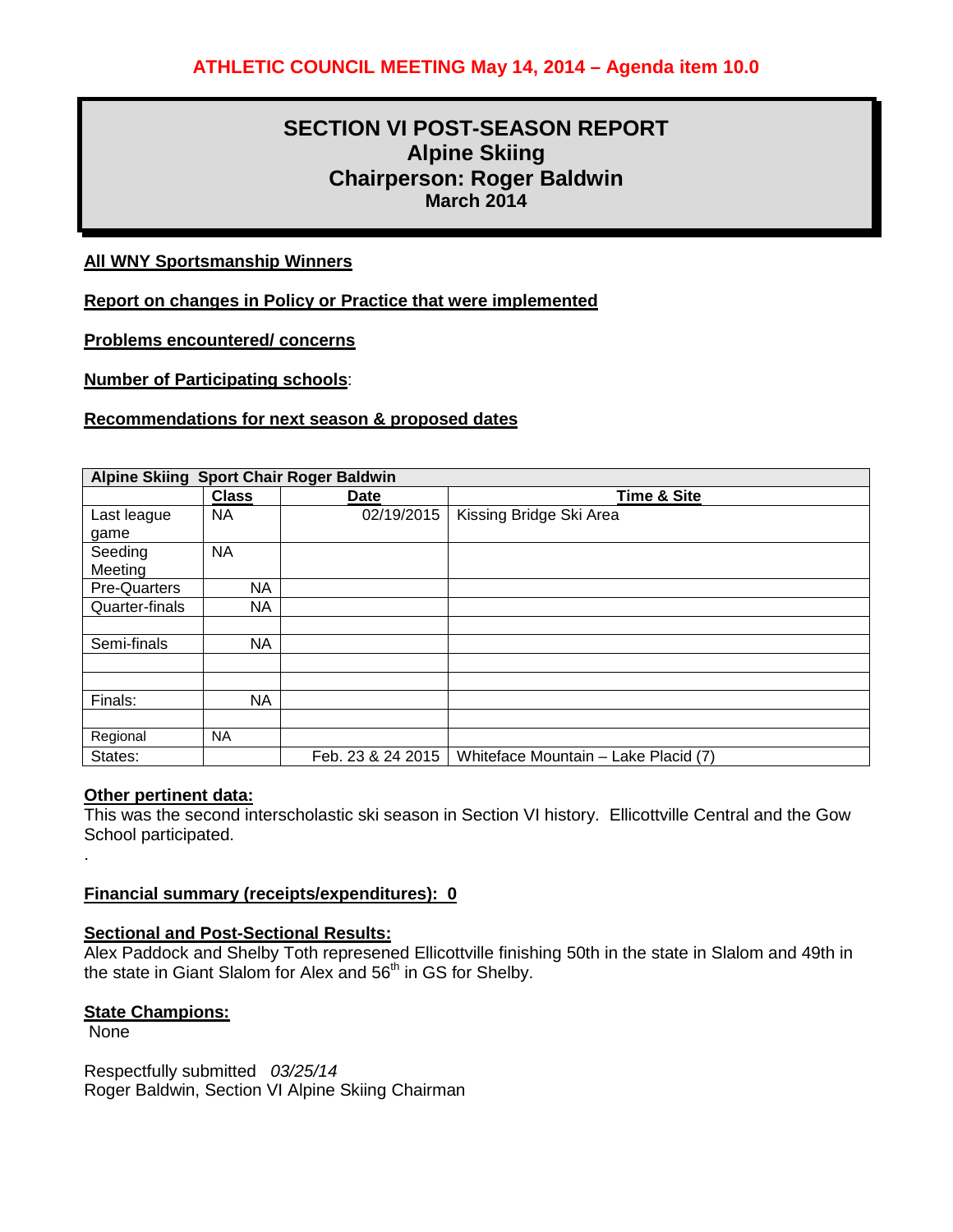# **SECTION VI POST-SEASON REPORT Boys Basketball 2013-14 Chairperson: Larry Jones April 2014**

### **All WNY Sportsmanship Winners**

| <b>LEAGUE</b>           | <b>DIVISION</b> | <b>SCHOOL</b>               | <b>INDIVIDUAL</b>      |
|-------------------------|-----------------|-----------------------------|------------------------|
| <b>Buffalo League</b>   | Large           | <b>McKinley</b>             | Jorge Melendez         |
|                         | <b>Small</b>    | Olmsted                     | <b>Griffin Tritto</b>  |
| <b>CCAA League</b>      | Division 1      | Frewsburg                   | Josh Nelson            |
| <b>CCAA League</b>      | Division 2      | Portville                   | Curtis Caya            |
| <b>CCAA League</b>      | Division 3      | Forestville                 | <b>Connor Stone</b>    |
| <b>CCAA League</b>      | Division 4      | Clymer                      | <b>Mitchell Einink</b> |
| <b>ECIC League</b>      | Division 1      | Lancaster                   | Joe Jankowski          |
| <b>ECIC</b> League      | Division 2      | Starpoint                   | <b>Julian Mott</b>     |
| <b>ECIC</b> League      | Division 3      | Depew                       | Derrick Sekuterski     |
| <b>ECIC League</b>      | Division 4      | Alden                       | <b>Brian Stoldt</b>    |
| Niagara Frontier League |                 | Lockport                    | <b>Moziah Townsend</b> |
| Niagara Orleans League  |                 | Wilson                      | <b>Kevin Daunce</b>    |
| <b>Charter Schools</b>  |                 | <b>WNY Maritime Charter</b> | <b>Isaiah Padin</b>    |

### **Report on changes in Policy or Practice that were implemented**

Website used by all coaches – 85-90% compliance – some need constant reminders. Change in order of play at Buff. St. and JCC Mon-Thursday. Weekend play followed the same order.

### **Problems encountered/ concerns**

Charter Schools still a concern – all are independents (except CSAT) – will they remain independent, form a league? Talked about the need for Southern Tier Schools (CCAA) to have a pre-season face to face meeting with all varsity boys basketball coaches to go over procedures regarding the Boys website, reporting games, rating of officials, etc. They currently have no meeting and many are not getting the necessary information they need to stay up to date with policies and procedures. Either a separate meeting within their division, or a complete league meeting, similar to those hosted in ECIC, NFL, etc.

### **Other pertinent data**

Some forms were eliminated with use of the website. Streamlined format for evaluation of officials. Will change some of the wording on form E (Officials Recommendation Form) to help with that process. Olean returns to CCAA from independent status. Continuing to rotate order of games for each class during Buff. St. week. Possibility of changing Class C1, C2, and D to Monday/Wednesday triple header games to accommodate the need for girl's teams to use JCC as a host site. Girls would use facility Tues/Thur/Sat. Also, considering moving starting times on Buff St. triple headers on Tuesday and Wednesday from 5:30 to 5:00. Will check with Buff. St. to see if that is a possibility. Concern for late games starting close to 9:00 with current format. Lastly, Oracle Charter School has the wrong BEDS number listed – is listed as 134, making them a D school. Number should be 368 – making them a B2 for boys basketball.

**Sectional and Post-Sectional Results**

Champions- Class AA- Jamestown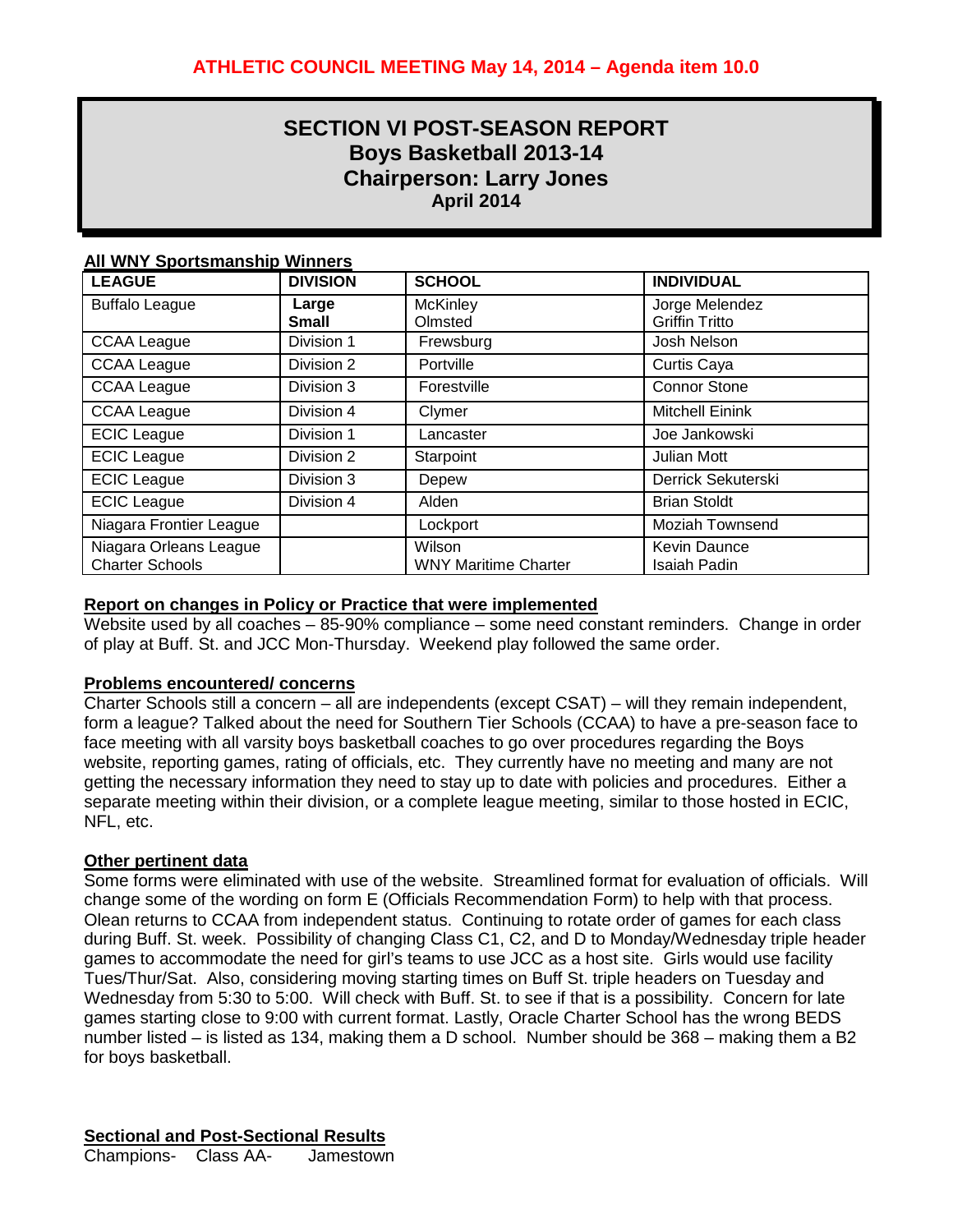| Class A1- | <b>McKinley</b> | (Class A Regional Qualifier)                      |
|-----------|-----------------|---------------------------------------------------|
| Class A2- | Cheektowaga     |                                                   |
| Class B1- | Olean           | (Class B Regional Qualifier)                      |
| Class B2- | East            |                                                   |
| Class C1- |                 | Early Middle College (Class C Regional Qualifier) |
| Class C2- | Randolph        |                                                   |
| Class D-  | Sherman         |                                                   |
|           |                 |                                                   |

| Far West Regional Champions-<br>Class AA<br>Class B | Jamestown Class C<br>วlean i | Class D | Middle Early College<br>Sherman |
|-----------------------------------------------------|------------------------------|---------|---------------------------------|
|-----------------------------------------------------|------------------------------|---------|---------------------------------|

### **Recommendations for next season (including dates/sites)**

- 1) Open tournament for Boys Basketball should continue. Participation should remain optional. This season all but 2 schools participated. Sectional dates listed below reflect a change by New York State Championship Week being moved a week later in March.
- 2) Continue to use the "Big East" formula for seeding purposes.
- 3) The production of the program for semi-finals and finals should continue.
- 4) Proposed calendar pending post season meeting April 30 @ E1B 6:30 pm
- 5) Will review the order of games at Pre-season meeting

| <b>Basketball (Boys): Larry Jones</b>                                                                                                |                                    |               |                                    |                    |                                                |
|--------------------------------------------------------------------------------------------------------------------------------------|------------------------------------|---------------|------------------------------------|--------------------|------------------------------------------------|
| Click here for $\rightarrow$ Boys Basketball brackets. Click here for weather contingency plans on $\rightarrow$ page 15 of handbook |                                    |               |                                    |                    |                                                |
| Thu. Feb. 19<br>Last regular season game                                                                                             |                                    |               |                                    |                    |                                                |
| Seeding meeting                                                                                                                      |                                    | Sat. Feb. 21  | E1 BOCES W.Seneca                  |                    | $9:00$ am                                      |
| Click here for $\rightarrow$ <b>BoysBasketball Brackets</b>                                                                          |                                    |               |                                    |                    |                                                |
| $1st$ Round                                                                                                                          |                                    | Tues. Feb. 24 | Home Schools                       | 7:00pm             |                                                |
| $2nd$ Round                                                                                                                          |                                    | Wed. Feb. 25  | Home Schools                       | 7:00pm             |                                                |
| Quarters                                                                                                                             |                                    | Fri. Feb. 27  | Home Schools                       | 7:00pm             |                                                |
| Semi-Finals                                                                                                                          | A <sub>1</sub>                     | Mon. Mar. 2   | <b>Buffalo State</b>               | 6:00pm & 7:45 pm   |                                                |
|                                                                                                                                      | D                                  | Mon. Mar. 2   | <b>JCC</b>                         | 6:00 & 7:45 pm     |                                                |
|                                                                                                                                      | <b>B2</b>                          | Tues. Mar. 3  | <b>Buffalo State</b>               | 5:30 & 7:00 pm     |                                                |
| AA                                                                                                                                   |                                    | Tues. Mar. 3  | <b>Buffalo State</b>               | 8:30 pm            |                                                |
| $\overline{C2}$                                                                                                                      |                                    | Tues. Mar. 4  | <b>JCC</b>                         | 6:00 & 7:45pm      |                                                |
| B <sub>1</sub>                                                                                                                       |                                    | Wed. Mar. 4   | <b>Buffalo State</b>               | 5:30, 7:00pm       |                                                |
| AA                                                                                                                                   |                                    | Wed. Mar. 4   | <b>Buffalo State</b>               | 8:30pm             |                                                |
|                                                                                                                                      | C <sub>1</sub>                     | Wed. Mar. 4   | <b>JCC</b>                         | 6:00, 7:45pm       |                                                |
|                                                                                                                                      | A2                                 | Thurs. Mar. 5 | <b>Buffalo State</b>               | 6:00, 7:45pm       |                                                |
| Finals                                                                                                                               | D, C <sub>2</sub> & C <sub>1</sub> | Fri. Mar. 6   | <b>JCC</b>                         |                    | D-5:30, C2-7:00, C1-8:30pm                     |
|                                                                                                                                      | B2, B1, A2, A1, AA                 | Sat. Mar. 7   | <b>Buffalo State</b>               |                    | B2-12:00, B1-1:45, A2-3:30, A1-6:30, AA-8:15pm |
| <b>Regional Qualifier</b>                                                                                                            | C <sub>1</sub> vs C <sub>2</sub>   | Tues, Mar, 10 | <b>Buffalo State</b>               | 5:30pm             |                                                |
|                                                                                                                                      | B1 vs B2                           | Tues. Mar. 10 | <b>Buffalo State</b>               | 7:00 <sub>pm</sub> |                                                |
|                                                                                                                                      | A1 vs A2                           | Tues. Mar. 10 | <b>Buffalo State</b>               | 8:30pm             |                                                |
| Far West Regionals                                                                                                                   |                                    | Sat. Mar. 14  | <b>Blue Cross</b>                  | <b>TBA</b>         |                                                |
|                                                                                                                                      |                                    |               | Arena                              |                    |                                                |
| States:                                                                                                                              |                                    | Mar. 20-22    | Civic Center, Glens Falls (Sec. 2) |                    | <b>Link to State Info</b>                      |
| Fed.Tournament                                                                                                                       |                                    | Mar. 27-29    | Times Union Center, Albany (Sec.2) |                    | <b>Link to State Info</b>                      |

Respectfully submitted April 30, 2014 Section VI Boys Basketball Sportchair Larry Jones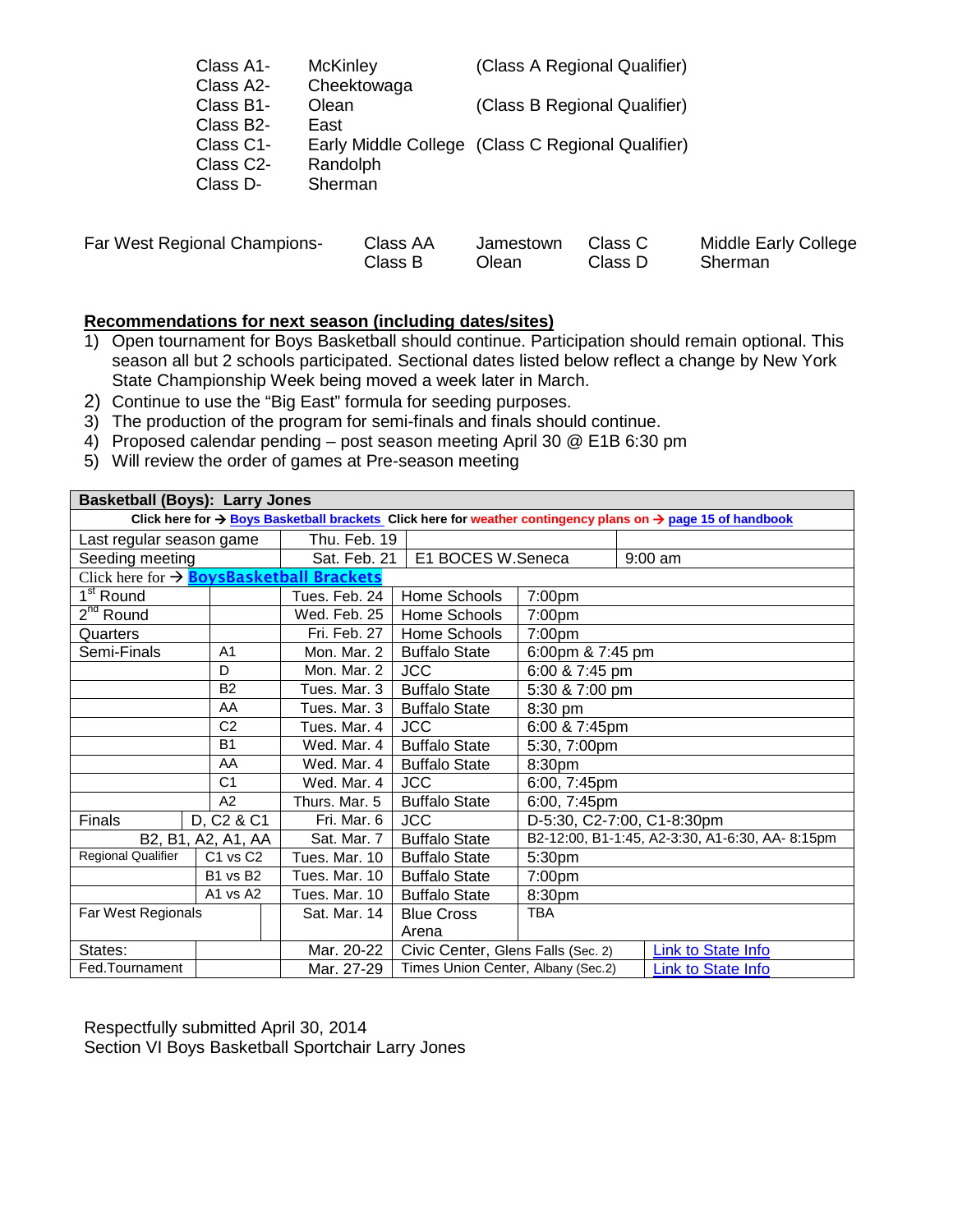# **SECTION VI POST-SEASON REPORT Girls Basketball 2013-14 Chairperson: Chris Durr May 2014**

### **All WNY Sportsmanship Winners**

| <b>DIVISION</b>      | <b>SCHOOL</b>          | <b>INDIVIDUAL</b>        |
|----------------------|------------------------|--------------------------|
| <b>BUFFALO Div 1</b> | <b>MEC</b>             | Daseana Steele           |
| <b>BUFFALO Div 2</b> | DaVinci                | <b>Tonycia Bradberry</b> |
| <b>CCAA West 1</b>   | Maple Grove            | Amie Adams               |
| <b>CCAA West 2</b>   | Panama                 | <b>Brittany Lenart</b>   |
| <b>CCAA East 1</b>   | Allegany-limestone     | Brenna Gelen             |
| <b>CCAA East 2</b>   | Forrestville           | Alisha Szumigala         |
| ECIC <sub>1</sub>    | Clarence               | Blair Budzinski          |
| ECIC <sub>2</sub>    | WSE.                   | Caitlin Bryne            |
| ECIC <sub>3</sub>    | Pioneer                | Jacque Law               |
| ECIC <sub>4</sub>    | Eden                   | Callie Abram             |
| <b>NFL</b>           | Not submitted          |                          |
| <b>NO</b>            | <b>Barker</b>          | Olivia Denny             |
| Independent          | <b>Global Concepts</b> | Davina Ward              |
|                      |                        |                          |

### **Report on changes in Policy or Practice that were implemented**

#### **Problems encountered/ concerns**

- 1. Maple Grove did not opt out by the deadline
- 2. Seeding of independent schools when there is a tie for power points. Which tie breaker is used? The independents don't have a "league."

### **Other pertinent data**

- 1. The Committee would like to thank the following schools for hosting sectional semis and finals games this year: Kenmore West, Chautauqua Lake, Jamestown, and Buffalo State
- 2. Website: The girls' basketball website was success again this season, but is still a work in progress. A number of schools/coaches are not submitting the required information at all and/or in a timely fashion. The committee will be proposing ideas to follow up and correct these issues.

### **Recommendations for next season & proposed dates/sites**

The committee will be meeting in April for the pre-season meeting. Proposals and Dates to follow.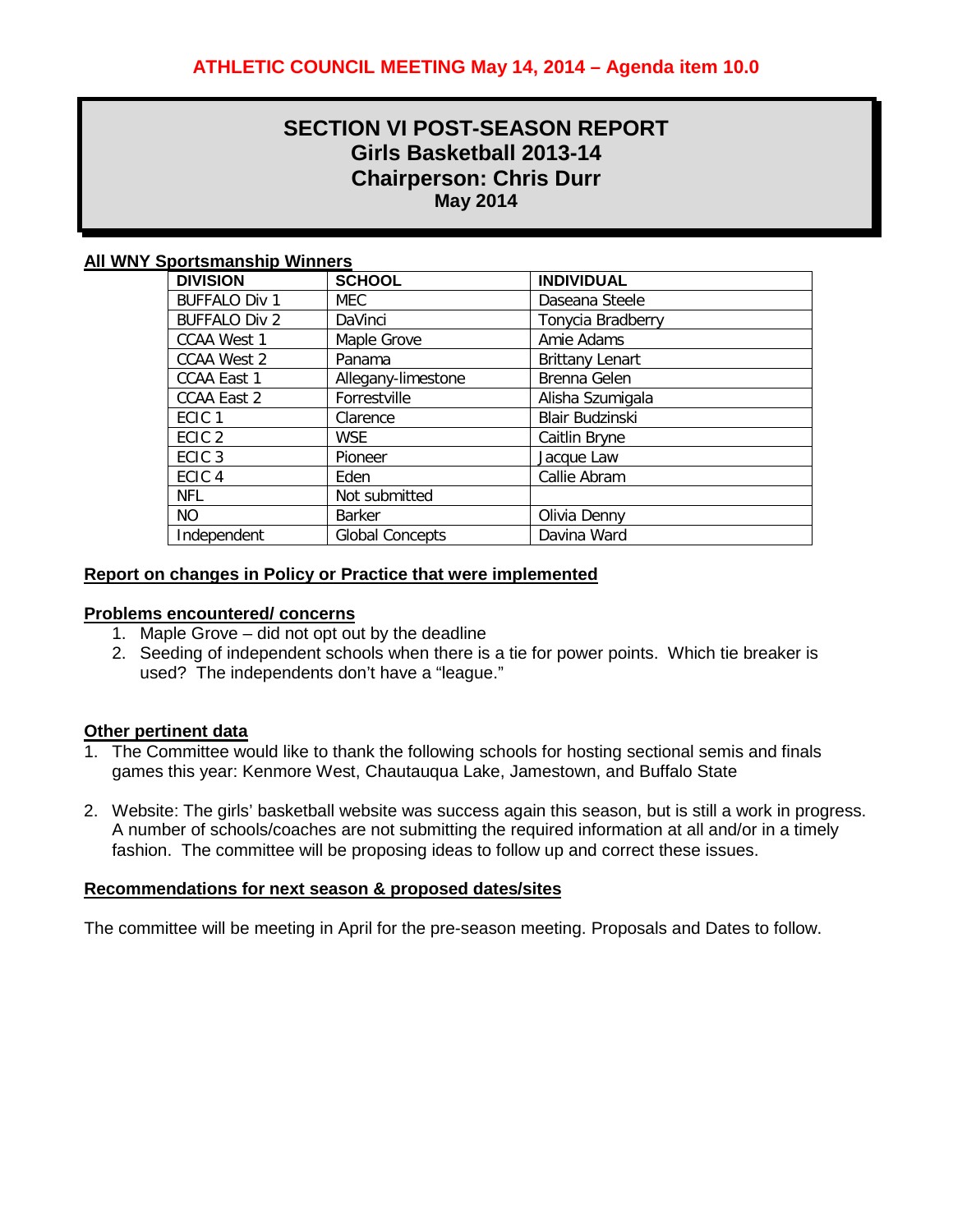# **Sectional and Post-Sectional Results**<br>Champions- Class AA-Jamestown

Class AA-Jamestown Class A1-WilliamsvilleSouth Class A2-East Aurora Class B1-Tonawanda Class B2-Wilson Class C1-Tapestry Class C2-Chautauqua Lake Class D-Pine Valley

Respectfully submitted, April 11, 2014 Section VI Girls Basketball Sportchair: Chris Durr

Regional Qualifiers-Class AA-Jamestown Class A- WilliamsvilleSouth Class B- Tonawanda Class C- Chautauqua Lake Class D- Pine Valley

Far West Regional Champions-Chaut Lake State Champions-Chautauqua Lake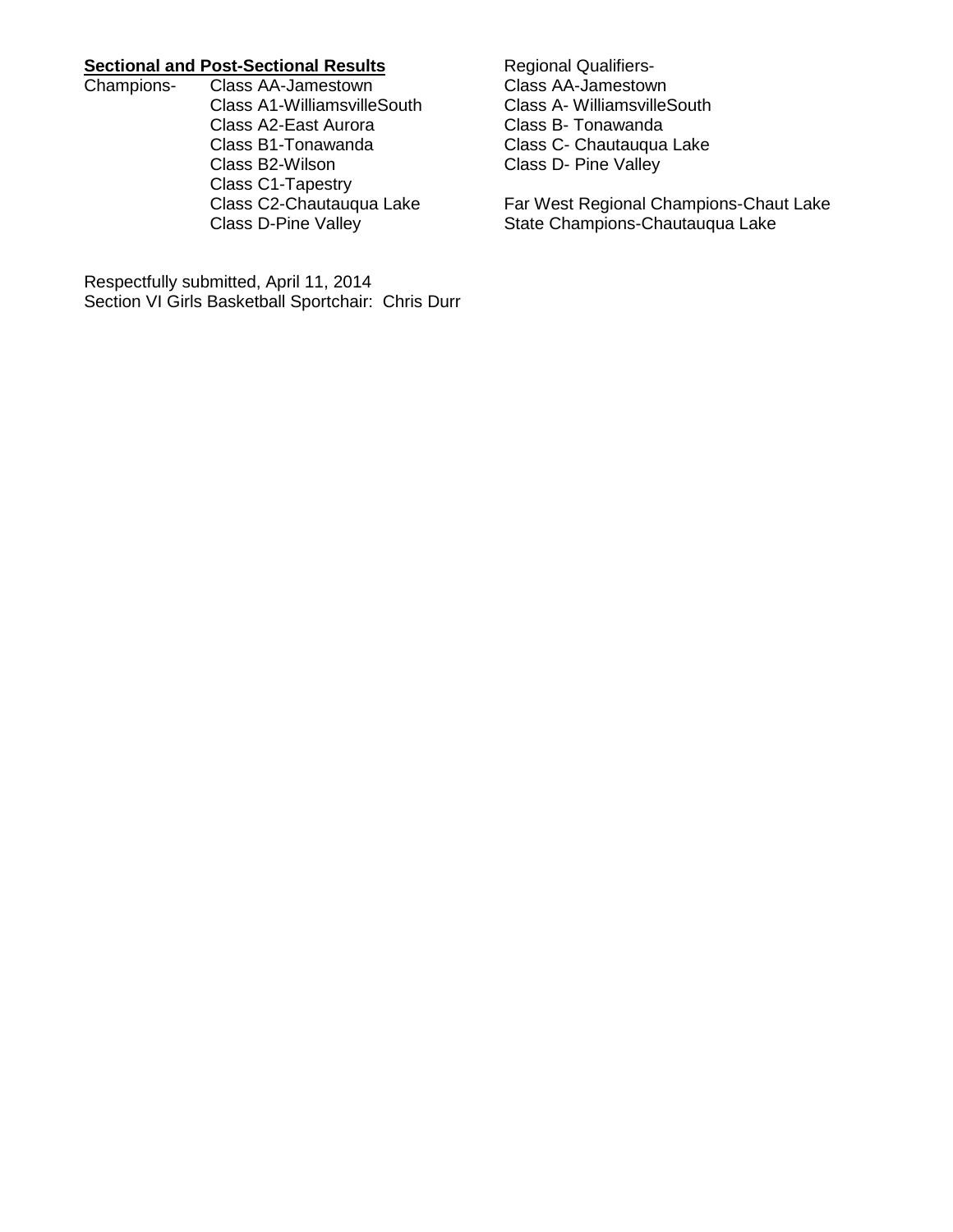# **SECTION VI POST-SEASON REPORT Bowling 2013-14 Chairpersons: Dan Kaplan (Boys) John Seeley (Girls) May 2014**

#### **All-WNY Sportsmanship Winners**

|                      | <b>School</b>      | Individual          |
|----------------------|--------------------|---------------------|
| <b>Buffalo Boys</b>  |                    |                     |
| <b>Buffalo Girls</b> |                    |                     |
| <b>CCAA 1 Boys</b>   |                    |                     |
| <b>CCAA 1 Girls</b>  |                    |                     |
| <b>CCAA 2 Boys</b>   |                    |                     |
| <b>CCAA 2 Girls</b>  |                    |                     |
| <b>CCAA 3 Boys</b>   | Salamanca          | Nolan Edwards       |
| <b>CCAA 3 Girls</b>  | Catt-Little Valley | <b>Britney Grey</b> |
| <b>ECIC Boys</b>     |                    |                     |
| <b>ECIC Lg North</b> | <b>Sweet Home</b>  | Nicole Merrifield   |
| <b>ECIC Sm North</b> | Maryvale           | Megan Koscinski     |
| <b>ECIC Lg South</b> | Lancaster          | <b>Taylor Tracy</b> |
| <b>ECIC Sm South</b> | Lackawanna         | Cheyenne Brzezowski |
| <b>NFL Boys</b>      |                    |                     |
| <b>NFL Girls</b>     |                    |                     |

#### **Report on changes in Policy or Practice that were implemented**

- 1. The seeding format used for the 2015 Sectional Tournament will be continued.
- 2. Thruway Lanes has agreed to lay out the oil pattern to be used at the State Tournament for the Sectional Tournament in order to better prepare the bowlers for the State Tournament. The same pattern will also be used during the practices leading up to the Sectional and State Tournaments.

#### **Problems encountered/ concerns**

- 1. The bowling committee will continue to evaluate the format used to determine the All Section team at the 2015 Sectional Tournament at its summer meeting in view of the responses of the coaches to the new format.
- 2. The seeding format for the Sectional Tournament will be used again in an effort to qualify more teams rather than individuals to the tournament. Bowling house lane availability will impact the decision.

#### **Recommendations for next season including dates/sites**

Recommendations pending meeting of the bowling committee in July, 2014

### **Sectional/State Tournament Dates 2014-2015 Season**

| Bowling B- Dan Kaplan (c) 868-5051 G- John Seeley (c) 479-1863 |             |                    |                                            |                           |  |
|----------------------------------------------------------------|-------------|--------------------|--------------------------------------------|---------------------------|--|
| Sectionals:                                                    | Girls       |                    | Thurs. Feb.12   Thruway Lanes, Cheektowaga | 9am start Coaches 8:30    |  |
|                                                                | <b>Boys</b> |                    | Fri. Feb.13   Thruway Lanes, Cheektowaga   | 9am start Coaches 8:30    |  |
| States:                                                        |             | Sat. Mar. $7 \mid$ | Section 9 Poughkeepsie                     | School Teams 9am start    |  |
|                                                                |             |                    | Sun. Mar . 8   Section 9 Poughkeepsie      | Sectional Teams 9am start |  |

### **Other pertinent data**

NA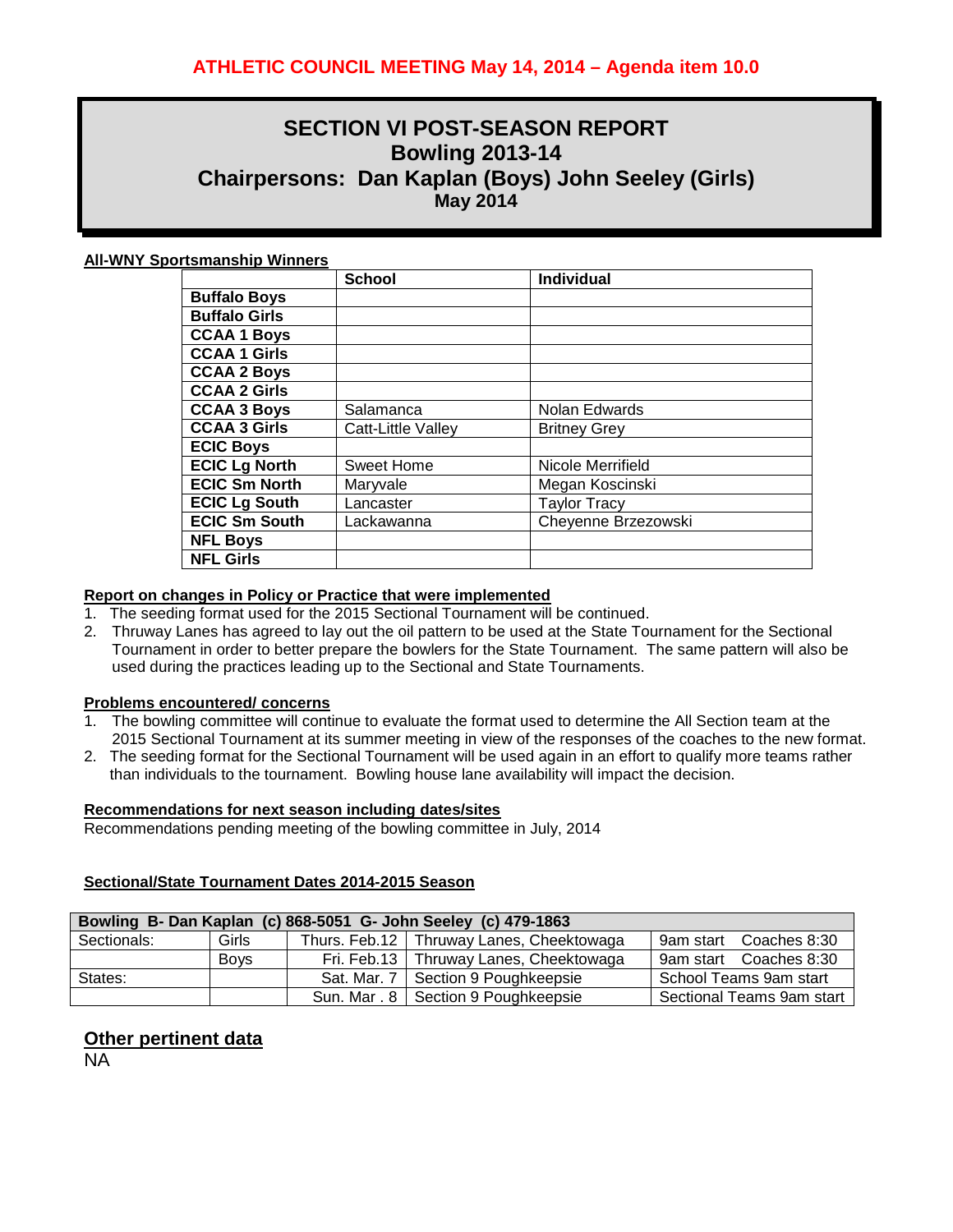### **2013 – 2014 Sectional and Post-Sectional Results**

| <b>Class</b> | <b>Boys</b>      | <b>Total pins</b> | Girls          | <b>Total pins</b> |
|--------------|------------------|-------------------|----------------|-------------------|
|              | <b>Frontier*</b> | 6030              | Niagara Falls* | 5421              |
| B            | Cheektowaga      | 5760              | Cheektowaga    | 4998              |
|              | Tonawanda        | 5649              | Fredonia       | 5153              |
|              | Forestville      | 5093              | Forestville    | 4537              |

#### **\*Represented Section VI at the State Tournament**

#### **All Section Team - Boys**

| <b>Bowler</b>               | <b>School</b>                  | Grade | <b>Total Pins</b> |
|-----------------------------|--------------------------------|-------|-------------------|
| Kyle Behr                   | North Tonawanda                | 12    | 1302              |
| Connor Lajoy                | Cheektowaga                    | 12    | 1288              |
| Dana Voytovich              | Cheektowaga                    | 11    | 1276              |
| Colin Hunt                  | <b>Williamsville North</b>     | 12    | 1246              |
| <b>Tyler Roskwitalski</b>   | <b>Lewiston Porter</b>         | 12    | 1224              |
| <b>Christopher McMillan</b> | <b>Buffalo Performing Arts</b> | 12    | 1200              |

#### **All Section Team - Girls**

| <b>Bowler</b>           | <b>School</b>              | Grade | <b>Total Pins</b> |
|-------------------------|----------------------------|-------|-------------------|
| <b>Haley Carroll</b>    | <b>Williamsville South</b> | 11    | 1215              |
| <b>Cassidy Powers</b>   | North Tonawanda            | 12    | 1192              |
| Kim Kleuger             | Frontier                   | 12    | 1174              |
| Alexis Wade             | <b>Lewiston Porter</b>     | 11    | 1121              |
| Claire Pohlman          | Clarence                   | 12    | 1117              |
| <b>Courtney Scanlan</b> | Ellicottville              | 12    | 1112              |

### **State Results:**

**GIRLS** Niagara Falls came in  $6^{th}$ 

All Section team came in 2nd

**BOYS** 

Frontier became the State Champions

All Section team came in 7th

# Sportsmanship Awards All Section: Courtney Scanlan (Ellicottville)

Respectfully submitted: April 30, 2014<br>Dan Kaplan, Boys Chairperson

Team: Justine Lansberry (Niagara Falls) Bryan Carson (Frontier)<br>All Section: Courtney Scanlan (Ellicottville) Chris McMillan (Buffalo Performing Arts)

John Seeley, Girls Chairperson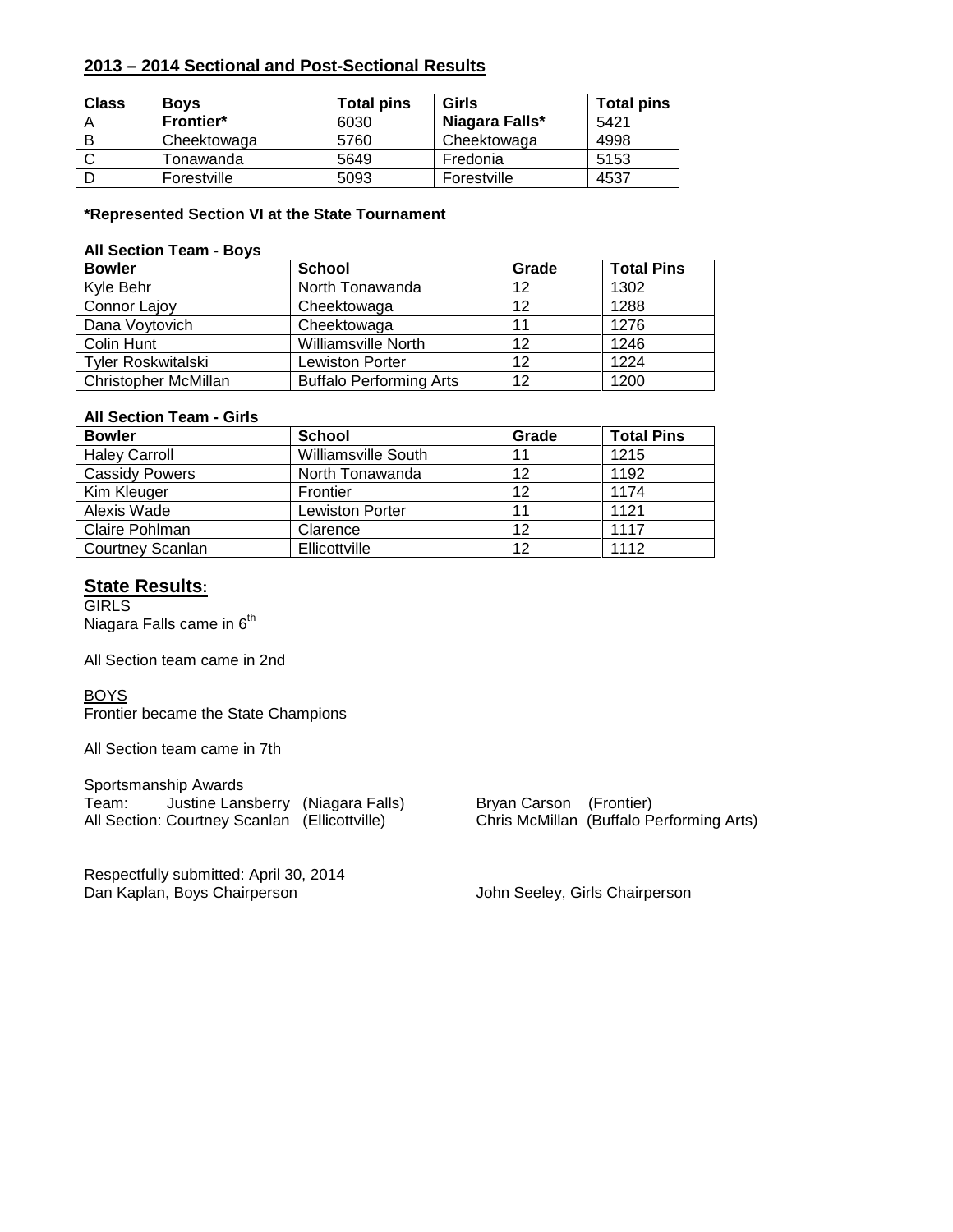# **SECTION VI POST-SEASON REPORT Boys Ice Hockey 2013-14 Chairperson: Mark DiFilippo May 2014**

### **All WNY Sportsmanship Winners**

| Ice Hockey | Division <sup>-</sup> | St. Joe's    | Paul LoVullo         |
|------------|-----------------------|--------------|----------------------|
|            | Division 2            | Kenmore East | <b>Brandon Smith</b> |
|            | Division 3            | Grand Island | Jack Boyko           |

### **Report on changes in Policy or Practice that were implemented**

This year we went from a 5 divisional format to 3 Divisions of like ability. During the regular season play the scores of our games were much closer and there were no blow-outs. In addition we saw penalty minutes and the number of major penalties go down. I attribute a lot of the penalty reduction to the new format.

### **Problems encountered/ concerns**

Only negative with the new divisional make-up was the seeding for sectionals for small schools. The small schools did not play a common schedule. On paper Division 2 was stronger than Division 3 so many of the D2 coaches felt their games should be weighted more than the D3 games.

### **Recommendations for next season including proposed calendar**

There will be more discussion as to whether or not to stay with the same divisional alignments or not and if so how to seed for sectionals.

### **Other pertinent data**

We are hoping that scheduling will be a little easier with the opening of Harbour Center downtown. We will have a regular ice time there during the regular season. Also we are in talks with them to bid for the State Tournament for 2016-18.

### **Sectional and Post-Sectional Results**

|            | Regular season Champions: |
|------------|---------------------------|
| Division 1 | Bishop-Timon/St. Jude     |
| Division 2 | <b>Williamsville East</b> |
| Division 3 | Lewiston Porter           |

| <b>Sectional Semi-Finals</b> |   |                 |   |
|------------------------------|---|-----------------|---|
| <b>Williamsville East</b>    | ĥ | North Tonawanda |   |
| Kenmore East                 | Δ | Hamburg         | 3 |
| Niagara Wheatfield           |   | Clarence        |   |

| <b>Williamsville North</b> | З | Frontier            |   |
|----------------------------|---|---------------------|---|
| <b>Sectional Finals</b>    |   |                     |   |
| <b>Williamsville East</b>  | 3 | Kenmore East        | 2 |
| Niagara Wheatfield         | 3 | Williamsville North | 2 |
| <b>Dogionale</b>           |   |                     |   |

| <b>INGYIVIIGIS</b> |                           |  |
|--------------------|---------------------------|--|
| Auburn             | <b>Williamsville East</b> |  |
| Ithaca             | Niagara Wheatfield        |  |

Respectfully submitted 5/1/13, Mark DiFilippo, Section VI Ice Hockey Sportchair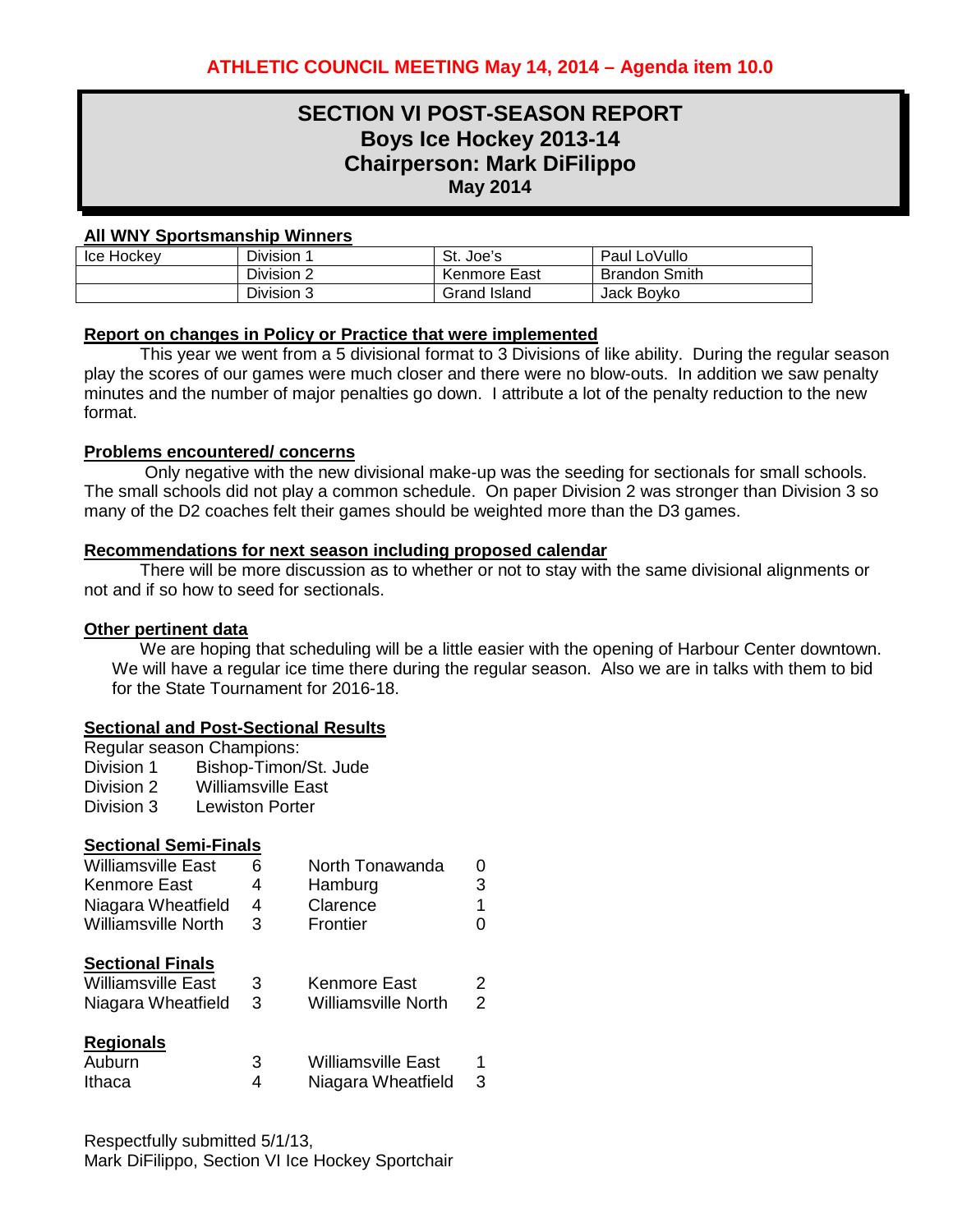# **SECTION VI POST-SEASON REPORT Girls Ice Hockey 2013-14 Chairperson: Rick Hopkins April 2014**

**All WNY Sportsmanship Winners**

Lauren Pray - Kenmore

### **Report on changes in Policy or Practice that were implemented**

The fourth season of the Western New York Girls Ice Hockey Federation was very successful. The league expanded for the first time with the addition of two more schools. Iroquois combined with Lancaster and the team made it to the Sectional Final and Federation Final. It was quite the turnaround for Lancaster which did not win a game in it's first three seasons. A competitive Nichols team also joined giving the Federation 8 teams, the other members being Amherst/Sweethome, Frontier/Orchard Park, Kenmore, Monsignor Martin, West Seneca, and Williamsville. Teams played each other twice for a total of 14 regular season league games. The final standings were as close as they've ever been with 4 points separating the top 5 teams. The competitive games continued in the playoff games with a number of close thrilling games. Kenmore won the Sectional title and Federation Championship by identical 2-1 scores, both against Lancaster/Iroquois. The Section VI Girls Ice Hockey Handbook was updated by the participating Athletic Directors to guide league activity and make coaches aware of rule changes, dates, and procedures. The financial structure of the Federation remains similar to the Boys Hockey Federation with dues being forwarded to Don Scholla and invoices for ice, officials and minor officials being paid by him. Rich Gray remains the Athletic Director for the girl's ice hockey Federation responsible for finance and he will continue to work with Don to provide an official financial report for the 13-14 season. The Executive Board of the Federation met regularly during the season to insure the league was progressing as planned and these official minutes were recorded by Brett Banker. The last meeting of the Executive Board and coaches was held on Mon. March 10, 2014. League coaches also attended this meeting. The Executive board will meet again to discuss the 14-15 season on June 17 at 7pm in Williamsville South HS. At this meeting the league directors will begin planning for the upcoming season. Each league member was asked to bring home ice so next years schedule can be started. Although the official schedule will not be completed until October members were encouraged to begin obtaining ice time

The officiating for the Girls Federation games was again consistent, with the league getting many compliments from the officials for the quality of play and sportsmanship. It's the first season where there was not one major penalty or game suspension handed out. This in part is attributed to the respect the players and coaches all have for one another. Games were well attended and there was again no charge to attend girls' league games for the 13-14 regular season but there was a fee for the Sectional Championship Game.

#### **Problems encountered/ concerns**

The major challenge of the 2013-14 season was the rescheduling of games cancelled by the winter weather we all experienced. The schedule was condensed to the point where a team was going to have to play 4 games in a row, with the last one being the championship game. There was a concern for the health of the players for this team and a decision was made to make the games up after the season because they didn't affect the sectional standings. When it was apparent this was not possible games were later forfeited as a results. The reschedule policy and a point system to be put in if teams cannot complete the regular season will be looked at by the Executive Committee at the June meeting.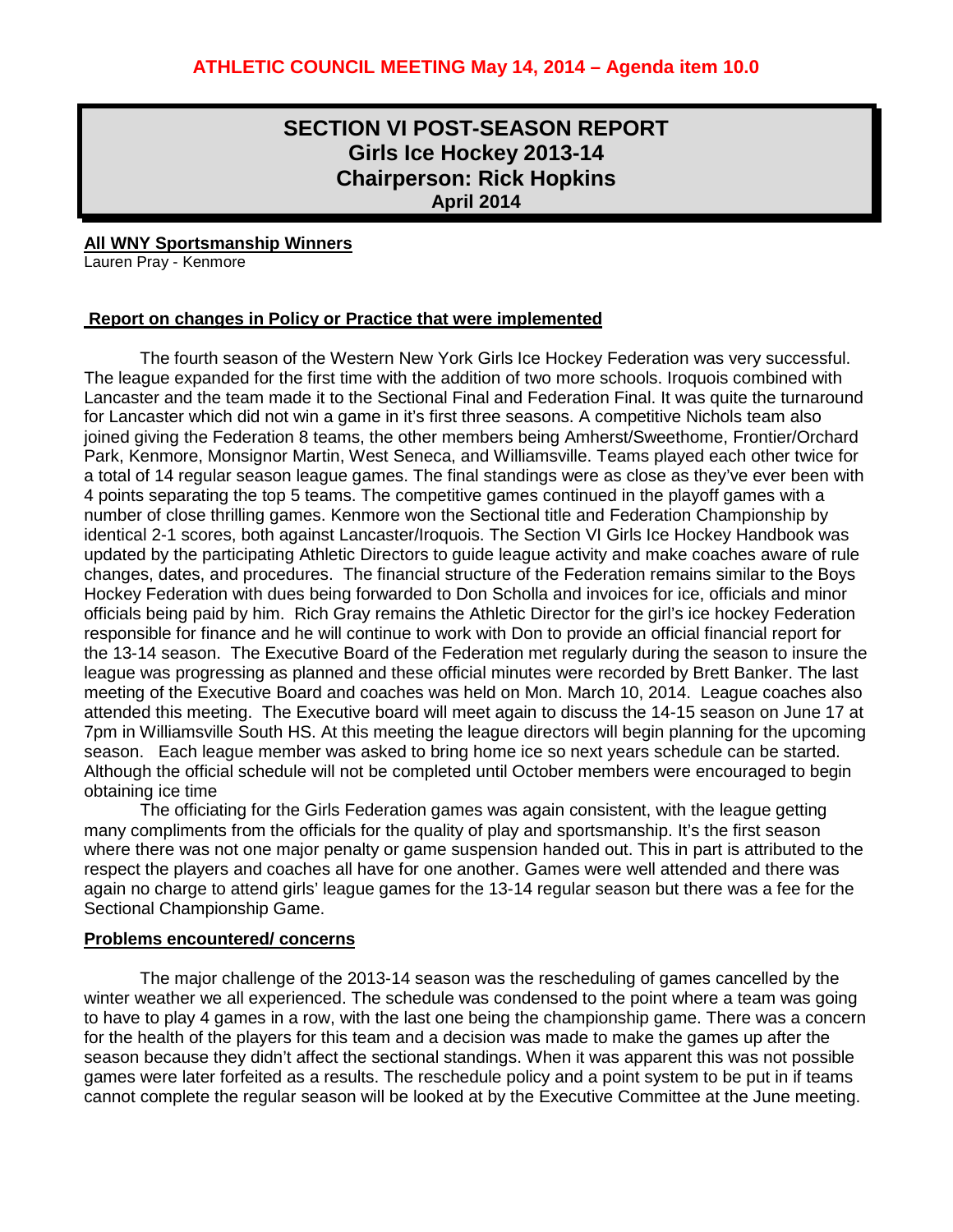### **Recommendations for next season including proposed calendar**

The 2014-15 Girls Ice Hockey Federation season will begin Oct 28, 2014. The first games can be held Mon. November 18. The Section VI Championship game will be held Weds. Feb. 4, 2015. The Federation Playoffs will occur Mon. Feb 9 - Fri. Feb. 13, 2015. The Executive Committee will consider expanding the sectional playoffs to include all 6 public schools not just the top 2. The committee will also look at a 3-point system for games where a regulation win is worth 3 points, and overtime win 2 points, a tie 1.5 points, and an overtime loss one point. This system is used by the other the girl's league in the state as well as college leagues and at the Olympics. It insures 3 points are awarded even for curfewed game.

| Ice Hockey (Girls) Rick Hopkins<br>626-8608.631-2906 |                     |                                    |                            |  |
|------------------------------------------------------|---------------------|------------------------------------|----------------------------|--|
| Sectional Championship                               | Feb 4               | Northtown Center at Amherst        | 8:00 <sub>pm</sub>         |  |
| <b>Federation Quarterfinals</b>                      | Feb. 9              | Northtown Center at Amherst        | 4:30pm, 6pm, 7:30pm, & 9pm |  |
| <b>Federation Semifinals</b>                         | Feb. 11             | Northtown Center at Amherst        | 7:00pm & 8:30pm            |  |
| Federation Championship                              | Feb. 13 $\parallel$ | <b>Northtown Center at Amherst</b> | 4:30 <sub>pm</sub>         |  |

### **Other pertinent data**

.

First Team All Federation Rachel Leonard-MM Erin Gehen-West Seneca Maddy Grisko-Amherst/Sweet Home Missy Mallon-Amherst/Sweet Home Rachel Grampp- Williamsville Lauren Pray- Kenmore

Second Team All Federation Megan Fonfara – Lancaster/Iroquois Sara Scolnick – Williamsville Jill Battista – Kenmore Kaeli Mathais – Kenmore Megan Reukauf- Lancaster/Iroquois Theresa Meosky - Williamsville

**Rusin Award** – Named in honor of Jim Rusin recognizing commitment and dedication to Girls Varsity Ice Hockey in Western New York. 2014 Winner – Janet Schultz – Writer & Editor NY Hockey

### **Financial summary (receipts/expenditures):**

To be submitted by Rich Gray and Don Scholla at a later date.

### **Sectional and Post-Sectional Results**

Section VI Girls Ice Hockey champion was Kenmore. They defeated Lancaster/Iroquois 2-1 in the Sectional final at the Northtown Center on Feb. 5. Kenmore lost to Potsdam in the State semifinals. Kenmore defeated Lancaster/Iroquois 2-1 in double overtime in the Federation Championship Feb. 14. The first time a team has won both titles in the same year.

Respectfully submitted 4/30/14 Rick Hopkins, Section VI Girls Ice Hockey Chair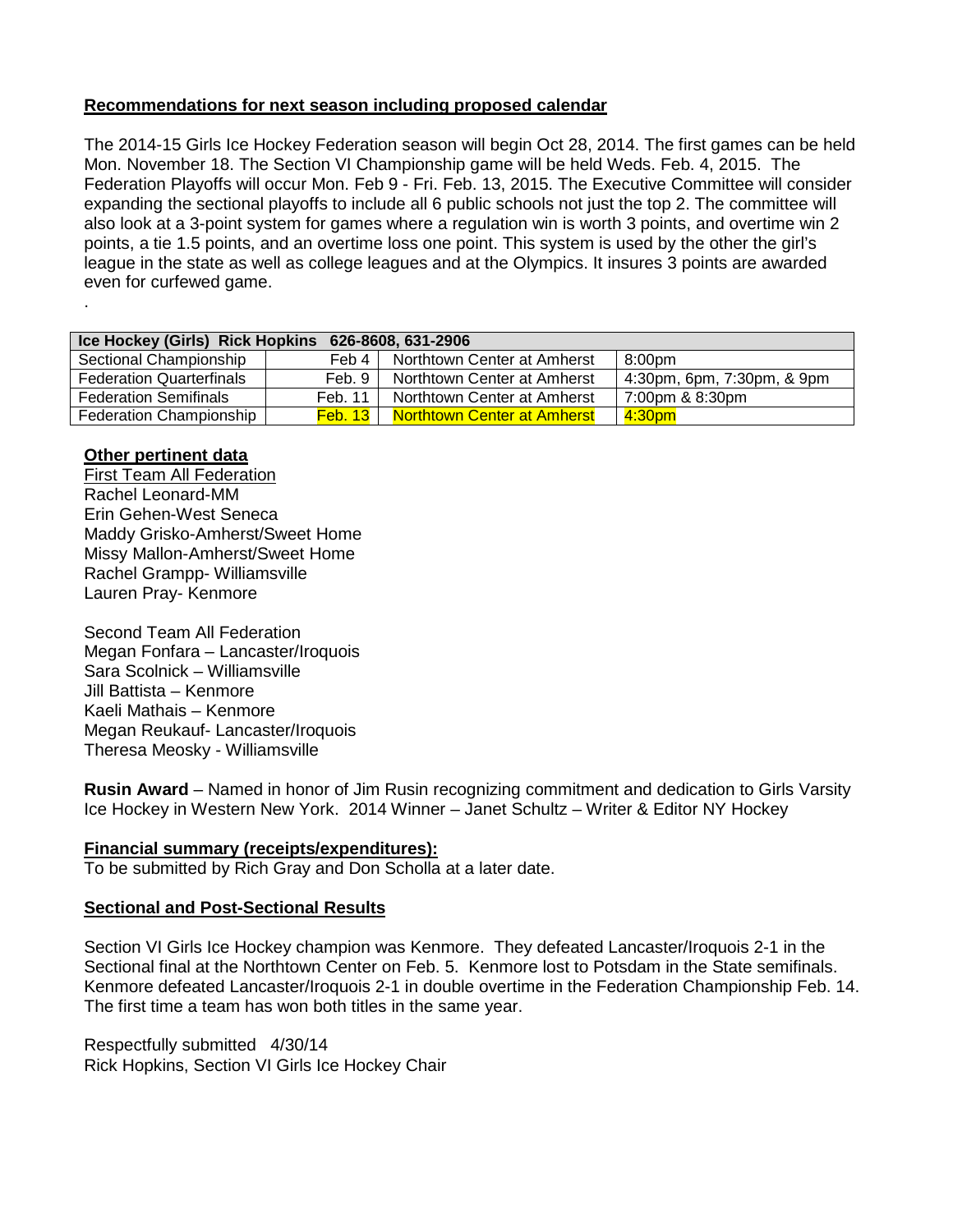# **SECTION VI POST-SEASON REPORT Indoor Track 2013 - 2014 Chairpersons: Peter Szymanski (Boys) and Brian Lombardo (Girls) March 2014**

### **All WNY Sportsmanship Winners**

| <b>Boys</b><br>rack<br>Indoor | :heektowaɑa   | Whelan<br>™⊺                     |
|-------------------------------|---------------|----------------------------------|
| Girls<br>Indoor<br>⊺rack      | Williamsville | North<br>Hudson<br><b>ILaura</b> |

# **Section VI**

# **Indoor Track & Field**

### **Post-Season**

# **Agenda**

# **3/6/14**

1. **Bus Schedule** for states-tabled due to Cornell no longer having contract-won't

### know site until 9/7/2014 - State Committee Meeting

### 2. **FRESH/SOPH CHAMPS:**

- Biggest problem was handbook said finals and we decided to switch. People said we could have handled it, would it work in the future?
- Can we have 6 throws for everyone was mentioned, however it is noted that all kids could be their end of year meet.
- Meet was small because of the weekend,.
- Vote for 4 jumps, no finals- vote passed  $7-0$
- For shot put there will be each gender and grade level will get finals—3 in trials, 3 in finals. Team Challenge will be discussed-if we have at pre-season meeting.

### **3. Future of WNY Relays:**

- Mentioned want Fredonia for qualifying for sectionals.
- Some mentioned they like WNY Relays for fun but need to see the schedule.

### Again tabled until we see the schedule and amount of days at Fredonia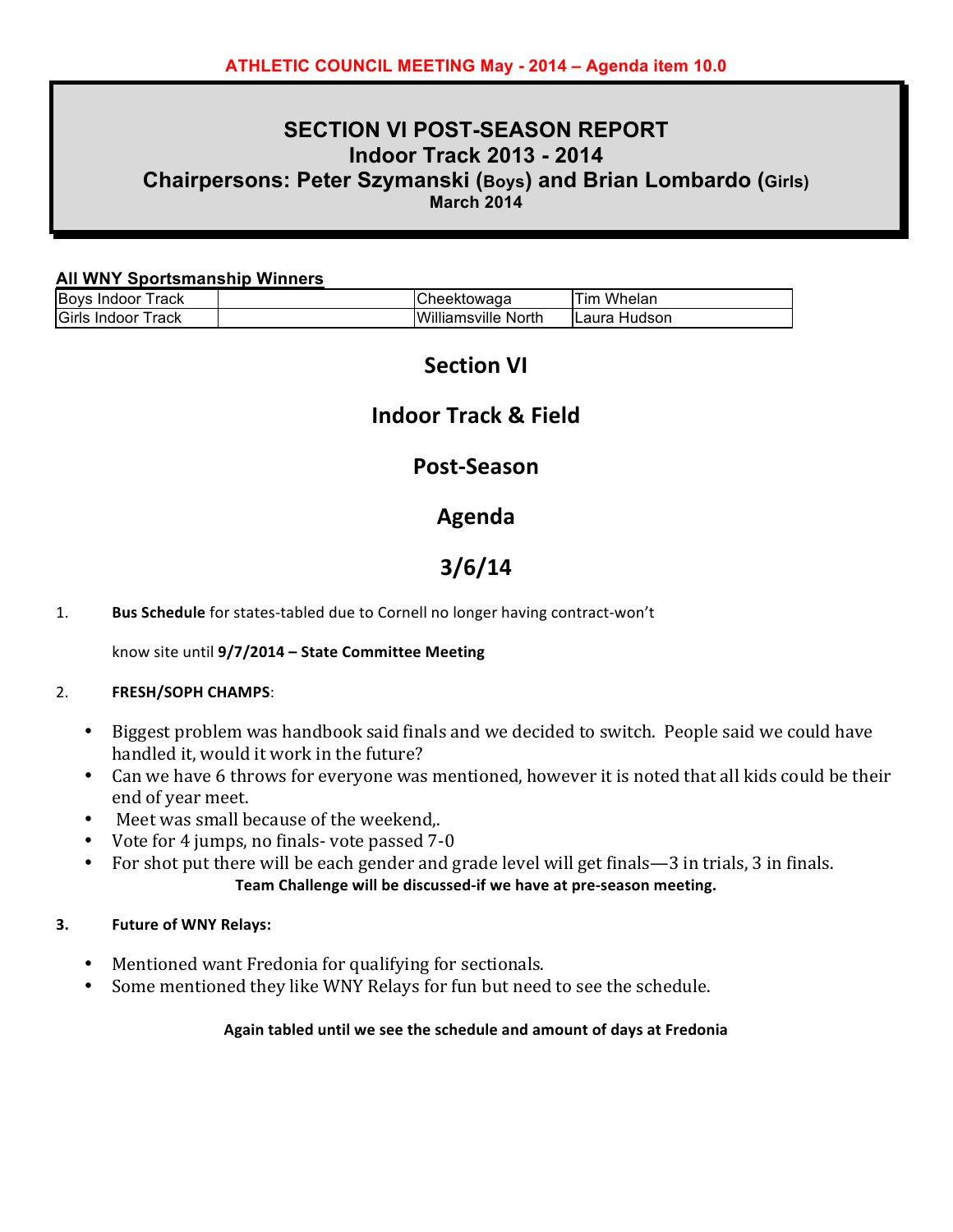### 4.## **TEAM(CHAMPS:**

- SHOT PUT-We can make the argument that every event would be better by not dividing small and large school
- Long Jump-How can we have trials and finals with both—comparing long and triple with shot has been an age old question. Can we do finals in one and not the other. Can we have a minimum mark to even enter 1 jumper to save time-you still get two with standard? It was mentioned should we just go to one jumper enter. Other ideas-can we not measure jumps at a certain standard.
- VOTES- SHOT WILL GO TO TRIALS AND FINALS-OF EACH SIZE SCHOOL, VOTE PASSED 8-0
- VOTES-8-0-LONG/TRIPLE WILL ACCEPT ONLY TOP 12 IN BOTH SMALL/LARGE AND THEN RUN TRIALS AND FINALS..

### 5.## **SECTIONAL(BREAKFAST:**

• Most sentiment seems to enjoy the sectional breakfast. That will remain next year-vote was 8-0.

### 6.## **SEEDING(PROCEDURES:**

- At sectionals-relays advancement to finals. Time or place.
- There are only 4 lanes, with a two heat final-we have a fast vs. slow heat. What if there are 5 heats? You still would take 4 fastest winners. What about re-seeding if we are going fast slow since the #1 seed is running against the weaker team. Should we re-designate the seeding of relays to help offset this (top 8 seeds in 1<sup>st</sup> two heats). This leads into should we have relay standards for sectionals?
- Having relays that can get in auto it could help younger struggling programs,, or are we wasting time allowing slower teams that should not be in a championship meet. Earning your spot means different things.
- VOTE ON STANDARDS- no Standard-5 Standard-3
- VOTE BY COMMITTEE WILL BE TIME OR PLACE-Keep as top 4 times in one heat, next 4 times in the other heat. However when seeding the top 8 seeds will be in the last two heats-and therefore should run the fastest times.
- TOP 8 TIMES TO THE FINAL. VOTE PASSED 8-0

### 7.## **300(METERS:**

• Can we run the 300 in lanes at Fredonia. Issues with everyone having major interference on the turn by the LJ. Is this even possible?

### 8. **SCRATCHES ONLY FOR MEETS:**

• In the past coaches wanted the ability to fill the slot. Which meets? All of them? It helps for organization and to post all the results on a needed basis. Relays cards for early meets. What about replacing a kid if 3 kids get hurt at leagues and don't run. If you need to change a relay name at league champs has to be approved by the chairman. This will help Dan and others get full results out easier. No computer entries' for the triple meet weekends. We need to make sure any national/state qualifier gets the credit they deserve so people can trace results if need be. This will help Dan and others get full results out easier. VOTE APPROVED FOR SCRATCHES ONLY AT ALL MEETS-SCORED MEETS RELAY CHANGES WITH CHAIRMAN/COMMITTEE APPROVAl.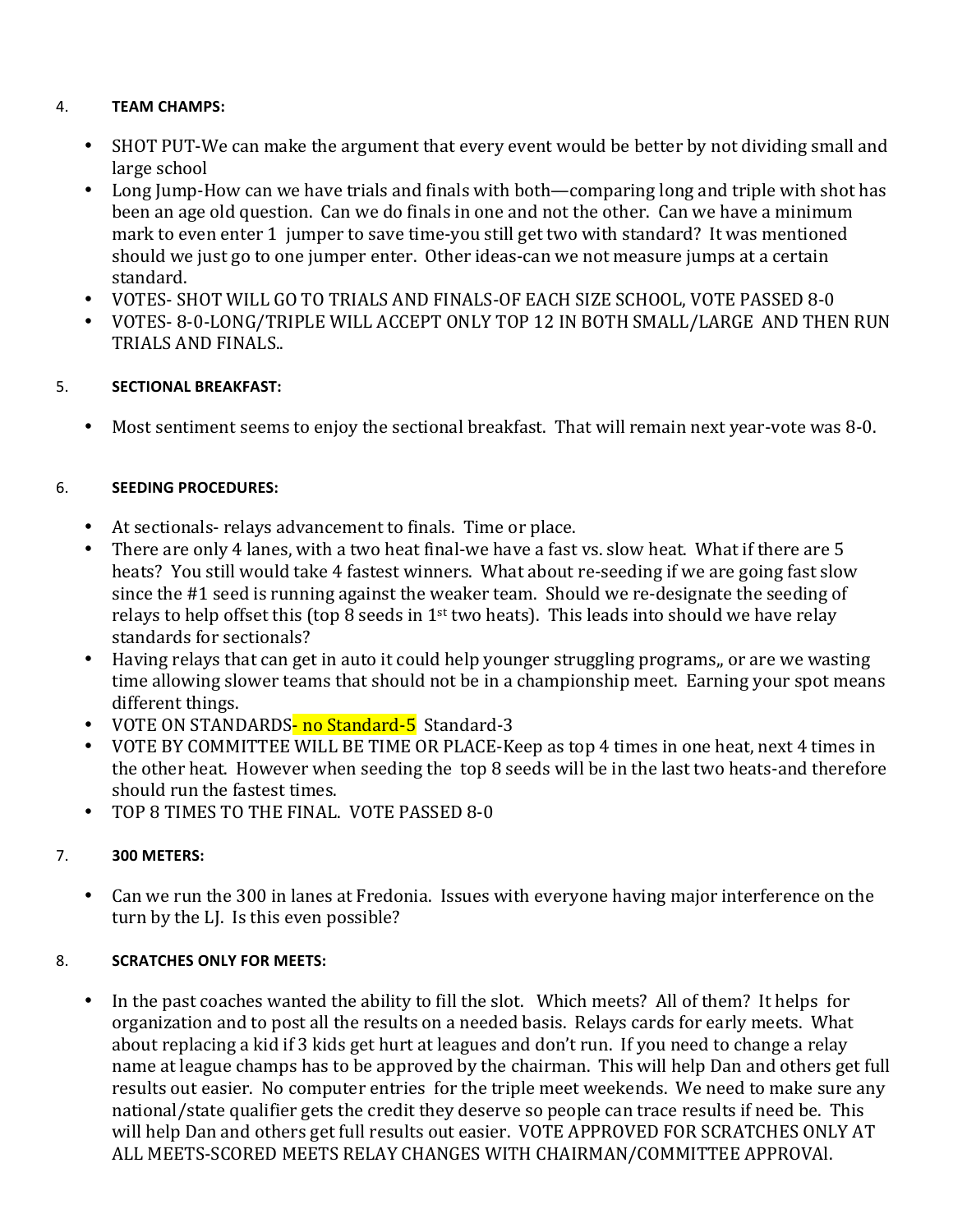### 9.## **ROSTERS:**

• John in the middle of the season had to put names on a roster. John types in the roster into the computer. If they are not in the computer, they are not on their roster and therefore are ineligible for the meet. VOTE APPROVED.

### 10. **COACHING BOXES:**

- Is this really a problem seem to be the sentiment. This is an issue as everyone abused it as they bounced from coaches box to coaches box and abused the process. Some think at Team Champs there should be no coaches on the floor. At team champs we have non-committee working the events and therefore coaches are on the floor. There is lap counting issues and do we need to have committee only working at leagues?
- The current movement is to not allow coaches on the floor at team champs. MUST HAVE A COACHING BOX FOR SECTION 6 COACHES AT POLE VAULT. GET RID OF COACHES ON THE FLOOR AT TEAM CHAMPS: VOTES: 7-1

### 11. **LONG TRIPLE BOARDS DO WE NEED SHORTER ONES:**

• Committee feels that event goes too long anyways and keep everything as is.

### 12. TRI DIVISIONAL FORMAT:

• Emilio saw DE 4 times never saw an A. Pete and Brian will re-look at schedule assigments. The tri-divisional was also a late change and groups were randomly assigned. Entries will stay at what they were this year-we will change the handbook.

### 13.## **SECURITY:**

• Sue Dronckowski has resigned as the Head of Section VI – Indoor Track & Field Security– Ed Grzywna will be the **New Section VI - Indoor Track & Field Security contact person.** 

### 14. **END OF YEAR VOTING:**

• Should it be just committee. By just committee are we making ourselves the target. Should we just have committee vote for coach and coaches for athletes. Coaches must nominate their athletes for MVP of the league and MVP of the season within 24 hours of the League Champs' ending.

 $VOTE-8-0$ 

### **Financial summary (receipts/expenditures):**

Don Scholla can inform the appropriate people on this subject. Don handled all of the finances this year and it seemed to work out extremely well.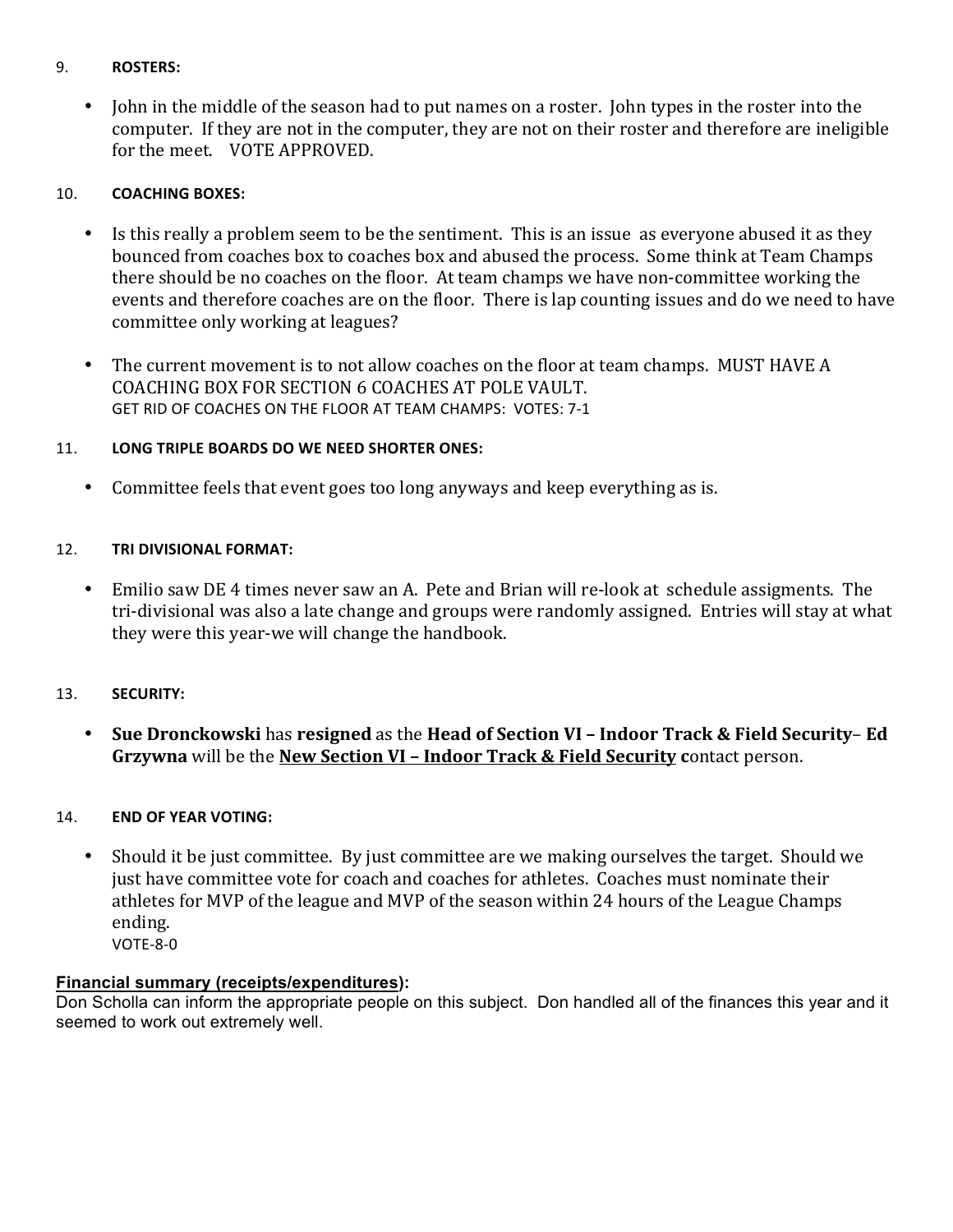# **Sectional and Post-Sectional Results**

| <b>Indoor Track Section VI Qualifier Results</b> |  |  |
|--------------------------------------------------|--|--|
|                                                  |  |  |

|                  | <b>Boys/school</b>         | <b>Time</b> | Girls/School                 | <b>Time</b> |
|------------------|----------------------------|-------------|------------------------------|-------------|
| 55M Hurdles      | Michael Jordan-Morris      |             | :07.97 Summer Haight         | :08.96      |
|                  | Amherst                    |             | Jamestown                    |             |
|                  | Daquane Spikes             |             | <b>Madison Roberts</b>       | :09.09      |
|                  | <b>Sweet Home</b>          |             | :08.86 Iroquois              |             |
| 55M Dash         | <b>Mike Fuller</b>         |             | :06.53 Ashley Grazen         | :07.14      |
|                  | Lancaster                  |             | Lancaster                    |             |
|                  | Da'Quon Hollingsworth      |             | :06.71 Allison Mazur         | :07.57      |
|                  | Jamestown                  |             | Lancaster                    |             |
|                  | Matt Shatah                | :06.87      |                              |             |
|                  | Wms. South                 |             |                              |             |
| 300M Run         | Matt Schaefer              |             | :36.92 Terionna Ware         | :41.62      |
|                  | Wms. North                 |             | <b>Sweet Home</b>            |             |
|                  | George Ryan                |             | :37.49 Sarah Garvin          | :43.30      |
|                  | Iroquois                   |             | Jamestown                    |             |
| 600M Run         | Jack Behlmaier             |             | 1:28.20 Lauren Jenney        | 1:39.19     |
|                  | Cheektowaga                |             | Iroquois                     |             |
|                  | Chris Dabney               |             | 1:34.14 Chelsea Grupp        | 1:43.69     |
|                  | <b>Sweet Home</b>          |             | Holland                      |             |
| <b>1000M Run</b> | TJ Hornberger              |             | 2:32.61 Samantha Peterman    | 2:59.96     |
|                  | Lake Shore                 |             | <b>Sweet Home</b>            |             |
|                  | <b>Steven Neumaier</b>     |             | 2:42.19 Megan Caltagirone    | 3:08.21     |
|                  | Lancaster                  |             | Hollan                       |             |
| 1600/1500M Run   | T.J. Hornberger            |             | 4:19.64 Sydney Bova          | 4:57.62     |
|                  | Lake Shore                 |             | Frontier                     |             |
|                  | Tim Whelan                 |             | 4:25.79 Megan Caltagirone    | 4:57.81     |
|                  | Cheektowaga                |             | Holland                      |             |
| 3200/3000M Run   | Dan Huben                  |             | 9:30.55 Ally Ortega          | 10:23.18    |
|                  | Clarence                   |             | Sweet Home                   |             |
|                  | Anthony Hawthrone          |             | 9:53.45 Katrina Patterson    | 10:34.95    |
|                  | Niagara Falls              |             | Clarence                     |             |
| Long Jump        | Dawan Jones                |             | 21' 10.50 McKayla Brooks     | 18'08"      |
|                  | Tapestry                   |             | Frontier                     |             |
|                  | Gregg Hart                 |             | 21' 08.00 Maddie Hammer      | 16' 00"     |
|                  | <b>West Seneca West</b>    |             | Wms North                    |             |
| Triple Jump      | Dawan Jones                |             | 44' 2.50 McKayla Brooks      | 38'04       |
|                  | Tapestry                   |             | Frontier                     |             |
|                  | <b>Matt Civilette</b>      |             | 42' 1.50 Sadira Brown        | 37' 08.75   |
|                  | Fredonia                   |             | <b>Sweet Home</b>            |             |
|                  |                            |             | <b>Emily Marchitte</b>       | 34' 01.25"  |
|                  |                            |             | West Seneca West             |             |
| High Jump        | Ted Okon                   |             | 6' 7 Lauren Hudson           | 5' 05"      |
|                  | Clarence                   |             | <b>Williamsville North</b>   |             |
|                  | Josh Shamanda              |             | No Olivia Gervan             | 5' 02"      |
|                  | Wms. South                 |             | Heighted!! Lancaster         |             |
|                  |                            |             | Tianna Luton                 | 5' 02"      |
|                  |                            |             | <b>Sweet Home</b>            |             |
| Shot Put         | Devon Patterson            |             | 62' 9.75 McKanzie Keuhlewind | 46' 2.25"   |
|                  | <b>Williamsville South</b> |             | Lancaster                    |             |
|                  | <b>Tony DeYound</b>        |             | 58' 0.00 Jaskiran Dhallwall  | 44' 5.50"   |
|                  | Lancaster                  |             | <b>Grand Island</b>          |             |
|                  | Dawson Hillis              |             | 55' 8.50 Sarah Lombardio     | 40' 4"      |
|                  | <b>Orchard Park</b>        |             | Cheektowaga                  |             |
| Pole Vault       | <b>Trevor Koch</b>         |             | 13' 6 Mikayla Capestrani     | 10'6''      |
|                  | Frontier                   |             | Jamestown                    |             |
|                  | Josh Willson               |             | 13' 0 Madison Roberts        | 10' 0"      |
|                  | <b>Sweet Home</b>          |             | Iroquois                     |             |
|                  |                            |             | Aubrey Rockoff               | 9'0"        |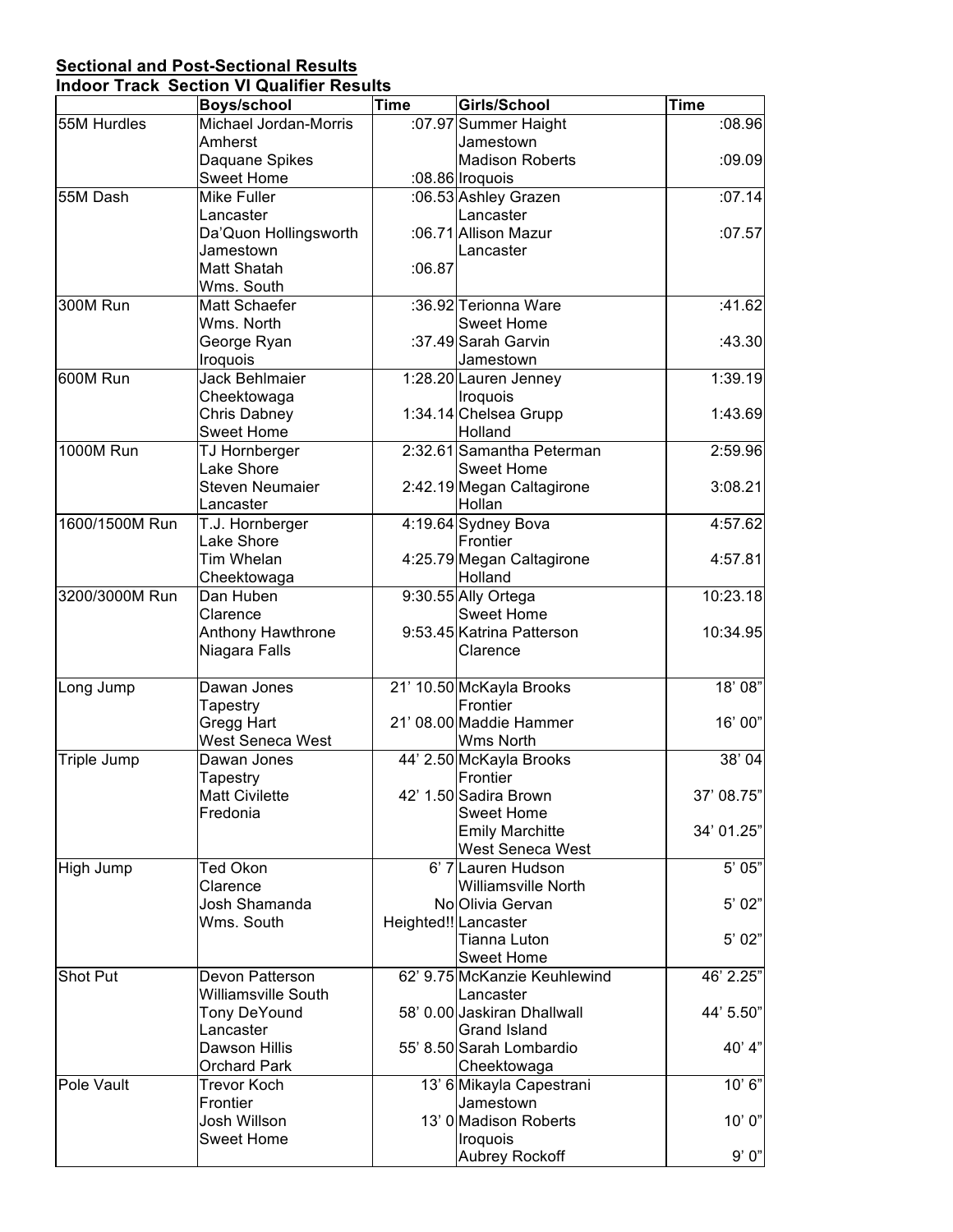|                |                                                                                                   | Amherst                                                                                         |                    |
|----------------|---------------------------------------------------------------------------------------------------|-------------------------------------------------------------------------------------------------|--------------------|
| 4x200M Relay   | Henry Tapia<br>Kevin Tapia<br>Awsten Beaver<br>Kivanne Serrano<br>Jamestown                       | 1:39.64 Allie Mazur<br><b>Ashley Grazen</b><br>Tiffany Cycon<br>Dominique Logronio<br>Lancaster | 1:44.67            |
| 4x400M Relay   | Kyle Ruttner<br>Nicholas Schlum<br>Mason Veletta<br>Steven Neumaier<br>Lancaster                  | 3:35.00 Dana Warner<br>Natalie Badding<br>Maddy Hanford<br>Talia Williams<br>Clarence           | 4:14.63            |
| 4x800M Relay   | Matt Ciminella<br>Mitchell Rabold<br><b>Chris Nowak</b><br>Mitchell Daddario<br><b>Sweet Home</b> | 8:13.21 Natalie Badding<br>Hannah Reinhardt<br>Katrina Patteron<br>Talia Williams<br>Clarence   | 9:47.99            |
| 1500M Racewalk |                                                                                                   | <b>Kelsey Barrett</b><br>Lancaster<br>Taylor Ksiazek<br>West Seneca West                        | 7:31.13<br>8:07.79 |

| <b>State Champions</b>                  | Girls/School                                                                                      | Time/Distance                                                        |
|-----------------------------------------|---------------------------------------------------------------------------------------------------|----------------------------------------------------------------------|
| 55m Dash<br><b>Shot Put</b><br>Shot Put | Ashley Grazen, Lancaster<br>MacKenzie Kuehlewind - Lancaster<br>Jaskiran Dhallwall - Grand Island | 7.21FAT<br>46' 2 $\frac{3}{4}$ "<br>44' $5\frac{1}{2}$ " – Runner-Up |
|                                         |                                                                                                   |                                                                      |
| <b>State Champions</b>                  | <b>Boys/School</b>                                                                                | <b>Time/Distance</b>                                                 |

Respectfully submitted 5/7/14

Pete Szymanski, Boys Indoor Track Chairman and Brian Lombardo, Girls Indoor Track Chairman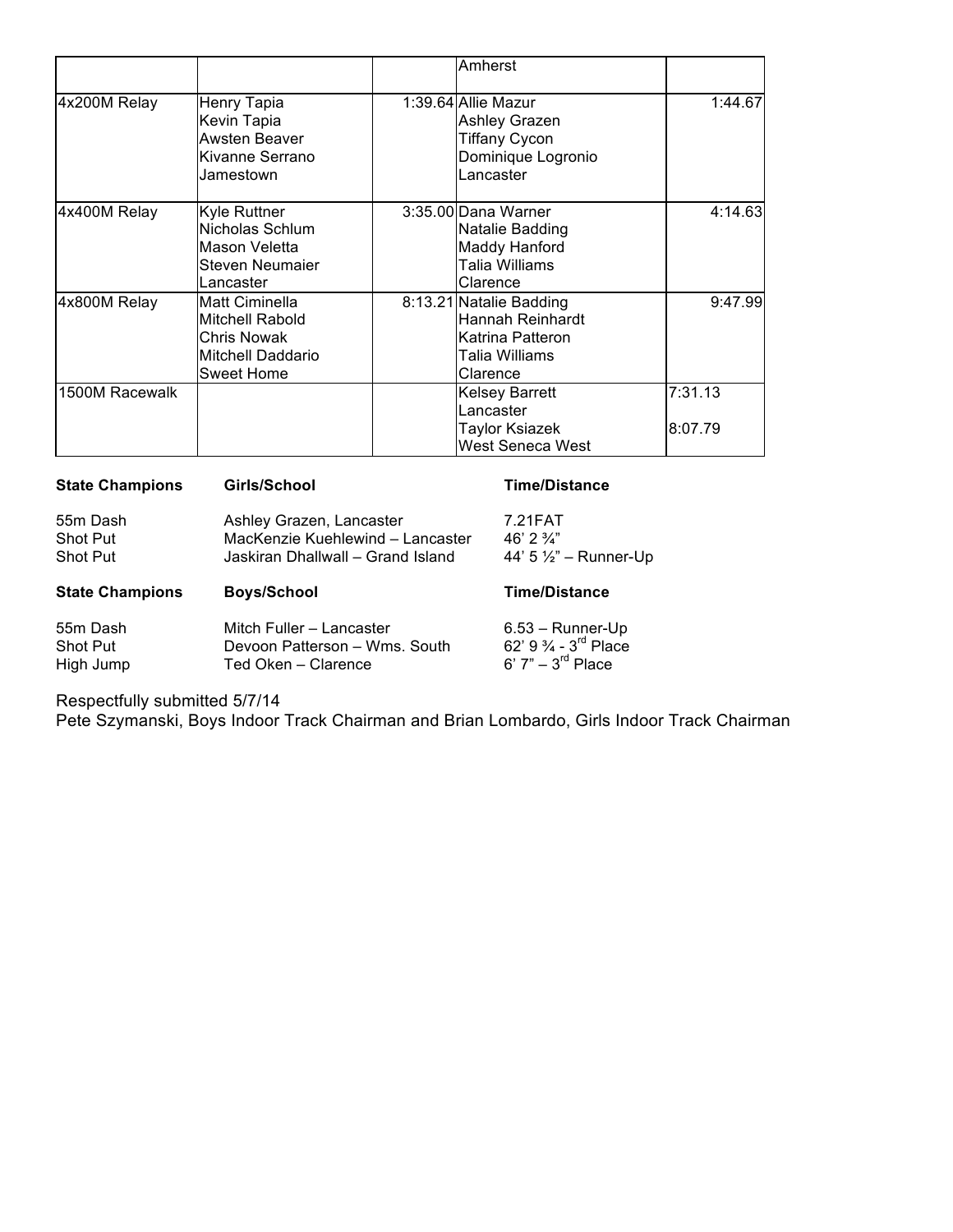# **SECTION VI POST-SEASON REPORT Rifle 2013-14 Chairperson: Paul Borkowski May 2014**

### **All-WNY Sportsmanship Winners**

|       | <b>Division</b> | <b>School</b> | <b>Individual</b> |
|-------|-----------------|---------------|-------------------|
| Rifle | <b>ECIC</b>     | Alden         | Katie Kaminski    |
|       | <b>NFL</b>      | Kenmore       | Rvan Karaszewski  |

#### **Report on changes in Policy or Practice that were implemented: none**

#### **Problems encountered/ concerns:** None

### **Recommendations for next season including proposed calendar:** Nothing new

| Rifle – Paul Borkowski (c) 523-2961 |           |                     |                           |
|-------------------------------------|-----------|---------------------|---------------------------|
| Sectionals:                         | Feb. 14 L | Alden Middle School | 9:00am                    |
| Regionals:                          | Mar. .    | TBA                 | 9:00am Link to State Info |

### **Other pertinent data** : None

### **Financial summary (receipts/expenditures):**

### **Financial Report to be added by**

#### **Results**

**2014 Rifle Sectionals** - February 15, 2014 at Alden Central School

Results of the 2014 Section 6 Rifle Sectionals in which 5 schools, 4 high school teams and 24 individuals participated in .22 cal Rifle and 19 participants in Air Rifle.

#### **Team Sectional Champions:**

| .22 cal:              |         | Air Rifle: |         |
|-----------------------|---------|------------|---------|
| Clarence <sup>*</sup> | 1058.29 | Alden*     | 1078.22 |
| Alden                 | 1046.30 | Kenmore    | 1078.22 |
| Orch.Park             | 1040.20 | Clarence   | 1068.26 |

\*Section 6 High School Champion

### **Individual Sectional Champions:**

|            | Athlete               | School   | Score  |
|------------|-----------------------|----------|--------|
| Prone:     | <b>Eddie Schmitt</b>  | Clarence | 98.07  |
| Offhand:   | Noah Fox              | Alden    | 93.04  |
| Kneeling:  | <b>Matt Glauber</b>   | Clarence | 91.04  |
| Aggregate: | Noah Fox              | Alden    | 277.13 |
| Air Rifle: | <b>Albert Boucher</b> | Alden    | 280.07 |

Individual Winners - Shields are awarded to the following:

| <b>Prone</b>                         |              | <b>Kneeling</b>         |              |
|--------------------------------------|--------------|-------------------------|--------------|
| $1st$ – Eddie Schmitt                | $CL - 98.07$ | $1st$ – Matt Glauber    | $CL - 91.04$ |
| $2nd$ – Anna May Lawrence CL - 98.05 |              | $2nd$ – Christian Meara | $LA - 90.03$ |
| $3rd$ – Melanie Hoffmann             | $AL - 97.04$ | $3rd$ – Eric Koeth      | $LA - 89.03$ |
| $4th$ – Justin Colling               | $LA - 96.07$ | $4th$ – Albert Boucher  | $AL - 89.01$ |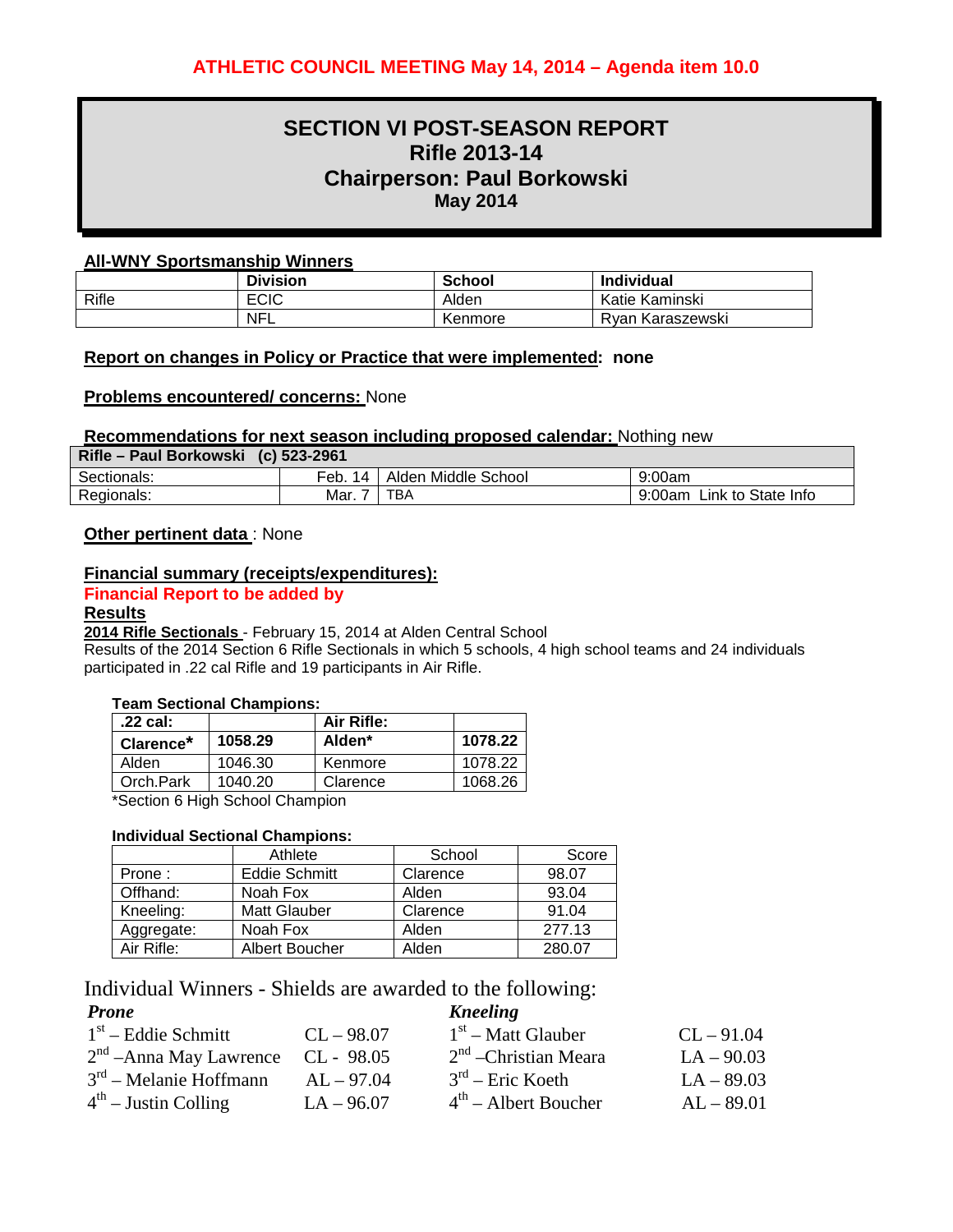| <b>Offhand</b>             |              | <b>Aggregate</b>            |               |
|----------------------------|--------------|-----------------------------|---------------|
| $1st$ - Noah Fox           | $AL - 93.04$ | $1st$ – Noah Fox            | $AL - 277.13$ |
| $2nd$ – Morgan Bochert     | $OP - 87.00$ | $2nd$ – Anna May Lawrence   | $CL - 270.07$ |
| $3rd$ – Anna May Lawrence  | $CL - 86.01$ | $3rd$ – Albert Boucher      | $AL - 267.06$ |
| $4th$ – Albert Boucher     | $AL - 85.01$ | $4th$ – Rhianna Lichtenthal | $OP - 266.06$ |
| Air Rifle                  |              |                             |               |
| $1st$ – Albert Boucher     | AL - 280.07  | $3rd$ – Noah Fox            | $AL - 275.08$ |
| $2nd$ -Rhianna Lichtenthal | OP - 280.12  | $4th$ – Karen Eisenberger   | $CL - 272.08$ |

### **2012 Rifle Regional West Point Military Academy March 02, 2013**

| <b>High School Competition</b> |                        |                         |                 |                  |                             |                  |                              |                |                 |                 |         |         |  |
|--------------------------------|------------------------|-------------------------|-----------------|------------------|-----------------------------|------------------|------------------------------|----------------|-----------------|-----------------|---------|---------|--|
| .22 cal competition            |                        |                         |                 | <b>Air Rifle</b> |                             |                  |                              |                |                 |                 |         |         |  |
|                                | 1. Massapequa          | 8                       |                 | 1077.27          |                             |                  | 1. Massapequa                |                | 8               |                 |         | 1131.42 |  |
|                                | 2. Clarence            | $\overline{6}$          |                 | 1026.13          |                             | 2. Alden         |                              | $\overline{6}$ |                 |                 | 1094.30 |         |  |
|                                | 3. Central Square      | $\overline{\mathbf{3}}$ |                 | 1009.16          |                             |                  | 3. Central Square            |                | $\overline{3}$  |                 |         | 1088.29 |  |
|                                |                        |                         |                 |                  |                             |                  | 4. Massena                   |                | $\overline{10}$ |                 |         | 893.04  |  |
|                                |                        |                         |                 |                  |                             |                  | <b>Sectional Competition</b> |                |                 |                 |         |         |  |
|                                | .22 Cal Competition    |                         |                 |                  |                             | <b>Air Rifle</b> |                              |                |                 |                 |         |         |  |
|                                | 1. Section 6           |                         |                 | 1572.30          |                             |                  | 1. Section 8                 |                |                 |                 |         | 1707.72 |  |
|                                | 2. Section 8           |                         |                 | 1572.28          |                             |                  | 2. Section 3                 |                |                 |                 |         | 1654.52 |  |
|                                | 3. Section 3           |                         |                 | 1530.26          |                             |                  | 3. Section 6                 |                |                 |                 |         | 1641.42 |  |
|                                |                        |                         |                 |                  |                             |                  | 4. Section 10                |                |                 |                 |         | 1365.06 |  |
|                                | .22 cal Rifle          |                         | Prone           |                  |                             | <b>Offhand</b>   | <b>Kneeling</b>              |                | Aggregate       | <b>Place</b>    |         |         |  |
|                                | <b>Clarence H.S.</b>   |                         |                 |                  |                             |                  |                              |                |                 |                 |         |         |  |
|                                | Karen Eisenberger      |                         | 93.01           |                  | 84.02                       |                  | 92.02                        |                | 269.05          | 5th             |         |         |  |
|                                |                        |                         | 9 <sup>th</sup> |                  | 6 <sup>th</sup>             |                  | 3rd                          |                |                 |                 |         |         |  |
|                                | Jake Saeli             |                         | 96.03           |                  | 80.01                       |                  | 87.00                        |                | 263.04          | 10th            |         |         |  |
|                                |                        |                         | $4^{\text{th}}$ |                  |                             |                  | 9th                          |                |                 |                 |         |         |  |
|                                | <b>Matt Glauber</b>    |                         | 90.00           |                  | 81.00                       |                  | 83.00                        |                | 254.00          | 14th            |         |         |  |
|                                |                        |                         |                 |                  |                             |                  |                              |                |                 |                 |         |         |  |
| 83.01<br>Anna May Lawrence     |                        |                         | 75.01           |                  | 82.02                       |                  | 240.04                       | 18th           |                 |                 |         |         |  |
|                                |                        |                         |                 |                  |                             |                  | Clarence High School Team    |                | 1026.13         | 2nd             |         |         |  |
|                                | Rhianna Lichtenthal    |                         | 98.02           |                  | 86.03                       |                  | 93.03                        |                | 277.12          | 1st             |         |         |  |
|                                | <b>Orchard Park</b>    |                         | 1st             |                  |                             |                  | 1st                          |                |                 |                 |         |         |  |
|                                | Noah Fox               |                         | 93.04           |                  | 89.01                       |                  | 87.00                        |                | 269.05          | 4th             |         |         |  |
|                                | Alden                  |                         | 7 <sup>th</sup> |                  | $1^{st}$                    |                  | 8th                          |                |                 |                 |         |         |  |
|                                |                        |                         |                 |                  | <b>Sectional Team Total</b> |                  | 1572.30                      | 1st            |                 |                 |         |         |  |
|                                | Air Rifle - Alden H.S. |                         | 1st 10          |                  | 2nd 10                      |                  | 3rd 10                       |                | Total           |                 |         |         |  |
|                                | Albert Boucher         |                         | 91.02           |                  | 93.04                       |                  | 94.04                        |                | 278.10          | 9th             |         |         |  |
|                                | Noah Fox               |                         | 89.00           |                  | 94.03                       |                  | 94.05                        |                | 277.08          | 11th            |         |         |  |
|                                | Melanie Hoffmann       |                         | 89.02           |                  | 90.02                       |                  | 91.01                        |                | 270.05          | 14th            |         |         |  |
| Katie Kaminski                 |                        | 93.04                   |                 | 91.02            |                             | 85.01            |                              | 269.07         | 15th            |                 |         |         |  |
|                                |                        |                         |                 |                  |                             |                  | Alden High School Team Total |                | 1101.25         | 2nd             |         |         |  |
|                                | R. Lichtenthal (OP)    |                         | 91.02           |                  | 95.04                       |                  | 93.01                        |                | 279.08          | 8th             |         |         |  |
|                                | Morgan DiMaria (Ken)   |                         | 90.03           |                  | 87.00                       |                  | 91.02                        |                | 268.17          | 17th            |         |         |  |
|                                |                        |                         |                 |                  |                             |                  | <b>Sectional Team Total</b>  |                | 1641.42         | $3^{\text{rd}}$ |         |         |  |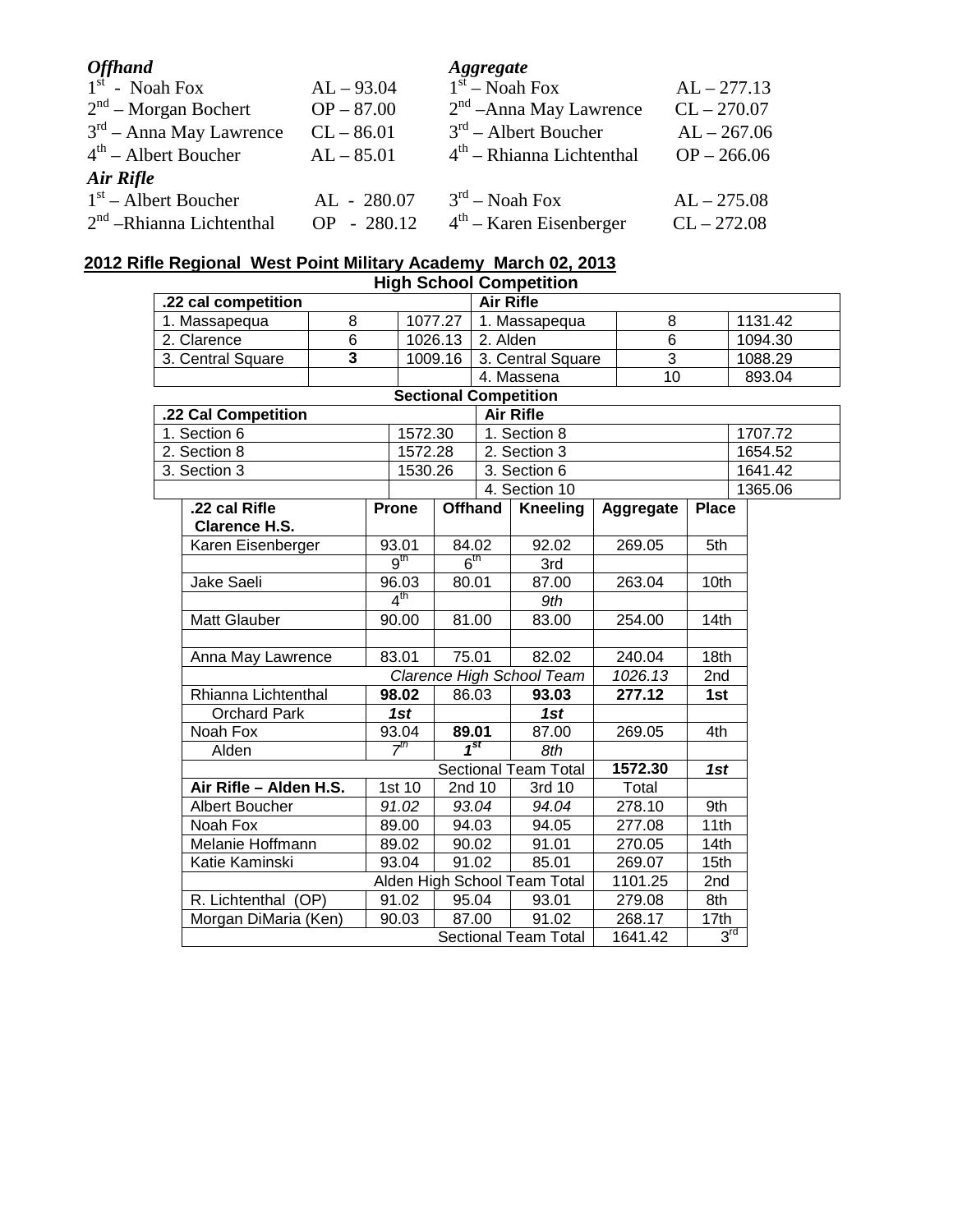### **SECTION VI POST-SEASON REPORT Wrestling 2013-14 Co-Chairpersons: Mike DeBarbieri and Israel Martinez May 2014**

### **All-WNY Sportsmanship Winners**

| <b>DIVISION</b>     | <b>SCHOOL</b>       | <b>INDIVIDUAL</b> |
|---------------------|---------------------|-------------------|
| Large School        | Williamsville North | John Freda        |
| <b>Small School</b> | Fredonia            | Dakota Gardner    |

### **Report on changes in Policy or Practice that were implemented:**

Section 6 tournaments were seeded using a point based system that reflects the NYSPHSAA process. We want to expand the seeding to the class level for 2014-15. System is outlined in the handbook.

### **Problems encountered/ concerns**

- 1. Skin problems continue to be an issue at post season events. Is it possible / practical to have skin specialists / dermatologists assigned to each region of our section where student athletes can have their NYSPHSAA skin form completed? We need more consistency with how the athletes are being screened by their family practitioners.
- 2. Can we get temporary / movable plastic fencing to put around the mats at our championship event? We still have too many traffic issues with coaches and/or spectators attempting to stand alongside the mats during competition. If we have our championships at UB next year, it will be a tremendous help in running a smooth / safe event.

### **Recommendations for next season including proposed calendar**

- 1. We need to look at delaying the start of wrestling practice in Section 6 later. Scheduled start date is November 10. Can we change it to November 12?
- 2. Scheduling officials for post season continues to be an issue. Section 6 committee will meet and develop an updated policy that outlines the process for selecting officials for the post season.

|                          | Wrestling Co-Chairs Mike DeBarbieri (c 378-1190 & Israel Martinez (c 628-0664 |                                                   |
|--------------------------|-------------------------------------------------------------------------------|---------------------------------------------------|
|                          | Weight Certification   Starting Nov. $15 - 19$ th                             | <b>TBA</b>                                        |
| <b>Class Tournaments</b> | Sat. Feb. 7                                                                   | W-8am, Start 10, Finals 4:30<br>All sites TBA.    |
| Qualifier: Div 1 &2      | Sunday. Feb. 14                                                               | <b>TBA</b> (Hopefully University of Buffalo)      |
| States:                  | Fri.- Sat. Feb. 27-28                                                         | Times Union Center, Albany (2) Link to State Info |

### **Sectional and Post-Sectional Results**

| <b>Section VI Champs</b> |                                   |                                |  |  |  |
|--------------------------|-----------------------------------|--------------------------------|--|--|--|
|                          | <b>Division I</b>                 | <b>Division II</b>             |  |  |  |
| 99 Lbs                   | Dylan Arena - Clarence            | Johnny Fiebelkorn - Akron      |  |  |  |
| 106 Lbs                  | Jemone Carter - Niagara Falls     | Hector Colom - Dunkirk         |  |  |  |
| 113 Lbs                  | Anthony Argentieri - Kenmore West | Tito Colom - Dunkirk           |  |  |  |
| 120 Lbs                  | Tristan Almeter - Iroquois        | Andrew Marra - Olean           |  |  |  |
| 126 Lbs                  | Anthony Orefice - Lockport        | Kellen Devlin - Amherst        |  |  |  |
| 132 Lbs                  | John Freda - Williamsville North  | Cody McGregor - Tonawanda      |  |  |  |
| 138 Lbs                  | Rocco Russo - Frontier            | Dakota Gardner - Fredonia      |  |  |  |
| 145 Lbs                  | Kirk Feeney - Lockport            | Andrew Shomers - Lew-Port      |  |  |  |
| 152 Lbs                  | Andrew Paulsen - Iroquois         | Brian Westerdahl - Maple Grove |  |  |  |